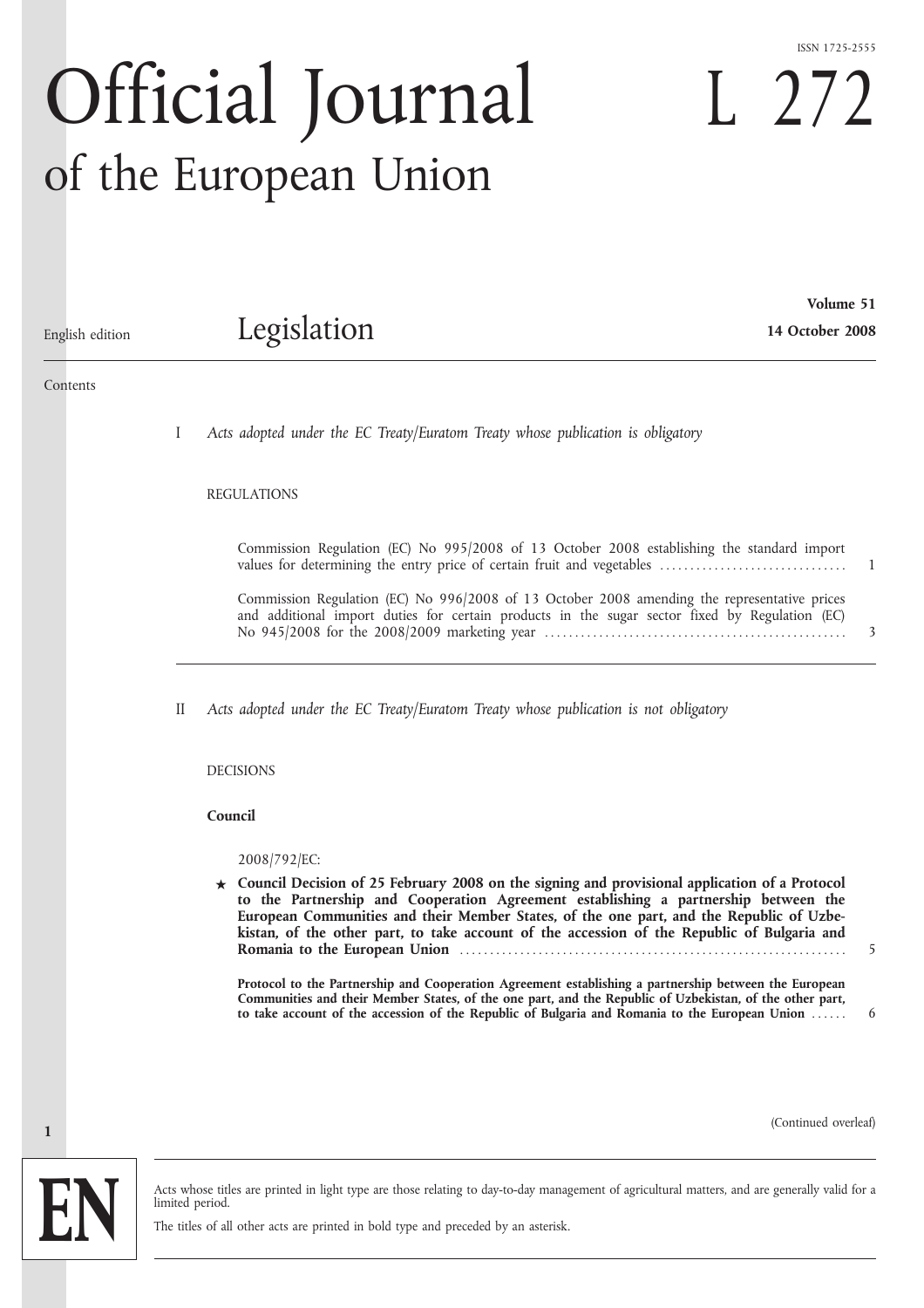#### **Commission**

2008/793/EC:

**★ Commission Decision of 1 October 2008 on the eligibility of expenditure incurred by certain Member States in 2008 for the collection and management of the data needed to conduct the common fisheries policy** *(notified under document number C(2008) 4013)* ........................... 11

2008/794/EC:

**★ Commission Decision of 9 October 2008 on the allocation to the United Kingdom of additional days at sea within ICES division VIIe** *(notified under document number C(2008) 5657)*.............. 15

2008/795/EC:

- **★ Commission Decision of 10 October 2008 concerning certain interim protection measures in relation to highly pathogenic avian influenza of subtype H5N1 in poultry in Germany** *(notified under document number C(2008) 6026)* ( 1) ............................................................ 16
- III *Acts adopted under the EU Treaty*

ACTS ADOPTED UNDER TITLE V OF THE EU TREATY

**★ Council Joint Action 2008/796/CFSP of 13 October 2008 amending the mandate of the European Union Special Representative for the South Caucasus** ............................... 19

**Note to the reader** (see page 3 of the cover)

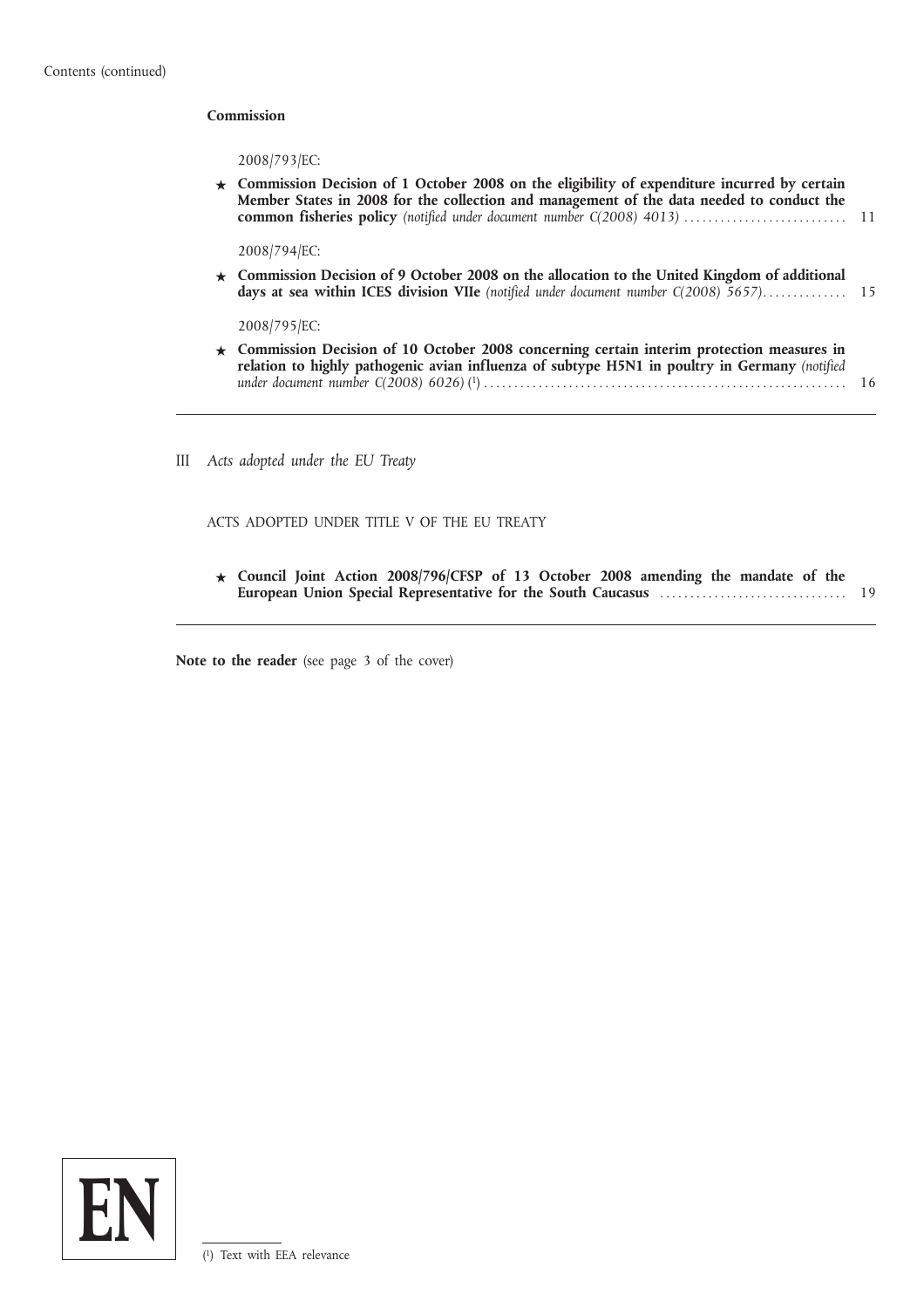I

*(Acts adopted under the EC Treaty/Euratom Treaty whose publication is obligatory)*

# REGULATIONS

#### **COMMISSION REGULATION (EC) No 995/2008**

#### **of 13 October 2008**

**establishing the standard import values for determining the entry price of certain fruit and vegetables**

THE COMMISSION OF THE EUROPEAN COMMUNITIES,

Having regard to the Treaty establishing the European Community,

Having regard to Council Regulation (EC) No 1234/2007 of 22 October 2007 establishing a common organisation of agricultural markets and on specific provisions for certain agricultural products (Single CMO Regulation) (1),

Having regard to Commission Regulation (EC) No 1580/2007 of 21 December 2007 laying down implementing rules for Council Regulations (EC) No 2200/96, (EC) No 2201/96 and (EC) No  $1182/2007$  in the fruit and vegetable sector (2), and in particular Article 138(1) thereof,

Whereas:

Regulation (EC) No 1580/2007 lays down, pursuant to the outcome of the Uruguay Round multilateral trade negotiations, the criteria whereby the Commission fixes the standard values for imports from third countries, in respect of the products and periods stipulated in Annex XV, Part A thereto,

HAS ADOPTED THIS REGULATION:

*Article 1*

The standard import values referred to in Article 138 of Regulation (EC) No 1580/2007 are fixed in the Annex hereto.

*Article 2*

This Regulation shall enter into force on 14 October 2008.

This Regulation shall be binding in its entirety and directly applicable in all Member States.

Done at Brussels, 13 October 2008.

*For the Commission* Jean-Luc DEMARTY *Director-General for Agriculture and Rural Development*

<sup>(</sup> 1) OJ L 299, 16.11.2007, p. 1.

<sup>(</sup> 2) OJ L 350, 31.12.2007, p. 1.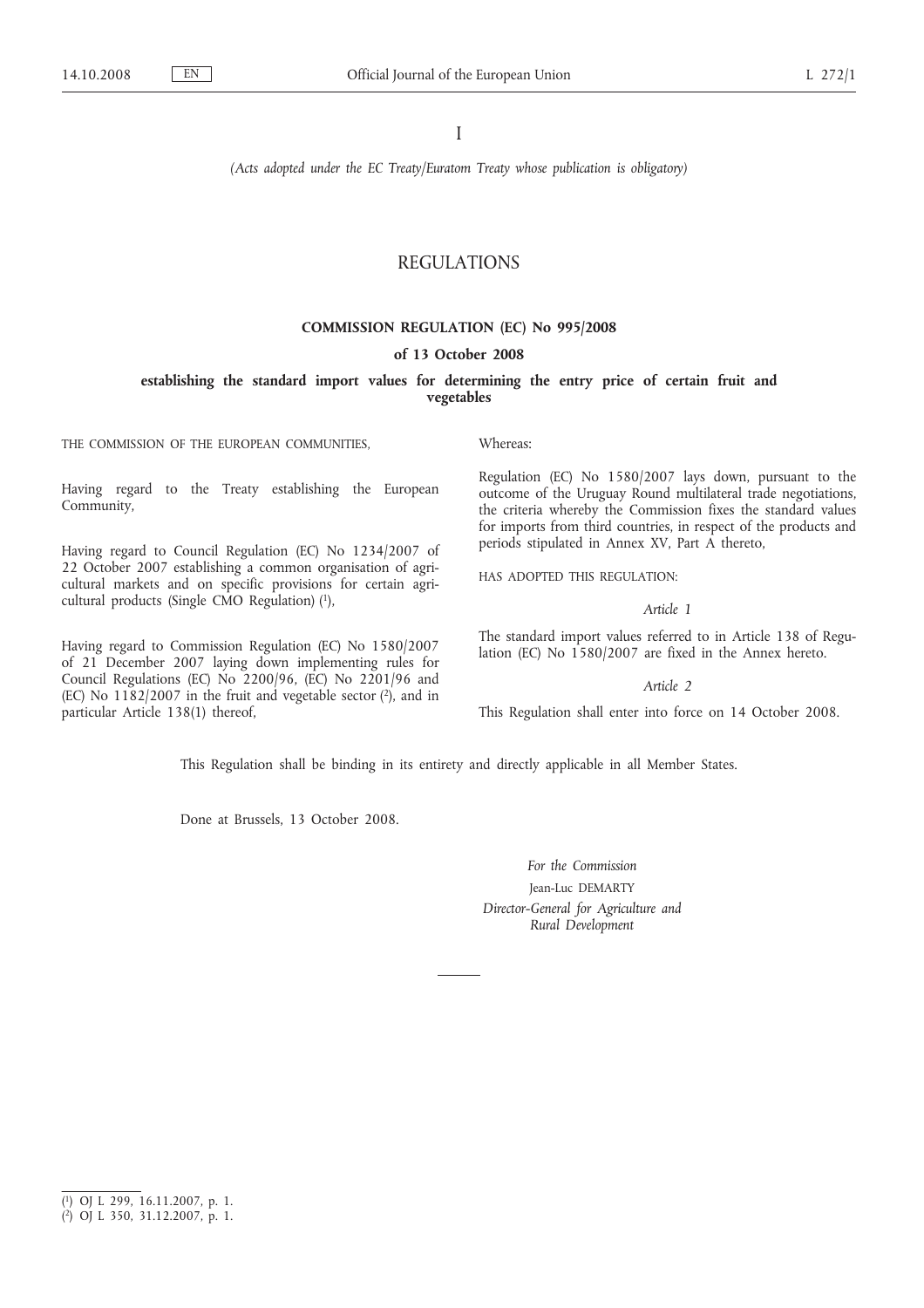| (EUR/100 kg) |                                   |                       |
|--------------|-----------------------------------|-----------------------|
| CN code      | Third country code (1)            | Standard import value |
| 0702 00 00   | MA                                | 79,4                  |
|              | $\ensuremath{\mathsf{MK}}\xspace$ | 53,7                  |
|              | TR                                | 62,5                  |
|              | ZZ                                | 65,2                  |
| 0707 00 05   | JO                                | 156,8                 |
|              | MK                                | 81,9                  |
|              | TR                                | 97,4                  |
|              | ZZ                                | 112,0                 |
| 0709 90 70   | TR                                | 125,7                 |
|              | ZZ                                | 125,7                 |
| 0805 50 10   | ${\sf AR}$                        | 71,0                  |
|              | <b>BR</b>                         | 51,8                  |
|              | TR                                | 105,0                 |
|              | UY                                | 95,7                  |
|              | ZΑ                                | 86,6                  |
|              | ZZ                                | 82,0                  |
| 0806 10 10   | $\rm{BR}$                         | 224,6                 |
|              | TR                                | 85,5                  |
|              | US                                | 224,7                 |
|              | ${\sf ZZ}$                        | 178,3                 |
| 0808 10 80   | ${\sf AR}$                        | 67,2                  |
|              | CL                                | 42,0                  |
|              | <b>CN</b>                         | 53,8                  |
|              | <b>CR</b>                         | 67,4                  |
|              | MK                                | 35,3                  |
|              | ${\rm NZ}$                        | 89,4                  |
|              | <b>US</b>                         | 106,3                 |
|              | ZA                                | 81,5                  |
|              | ZZ                                | 67,9                  |
| 0808 20 50   | <b>CN</b>                         | 39,1                  |
|              | TR                                | 129,5                 |
|              | ZA                                | 99,5                  |
|              | ZZ                                | 89,4                  |

## *ANNEX*

**Standard import values for determining the entry price of certain fruit and vegetables**

( 1) Nomenclature of countries laid down by Commission Regulation (EC) No 1833/2006 (OJ L 354, 14.12.2006, p. 19). Code 'ZZ' stands for 'of other origin'.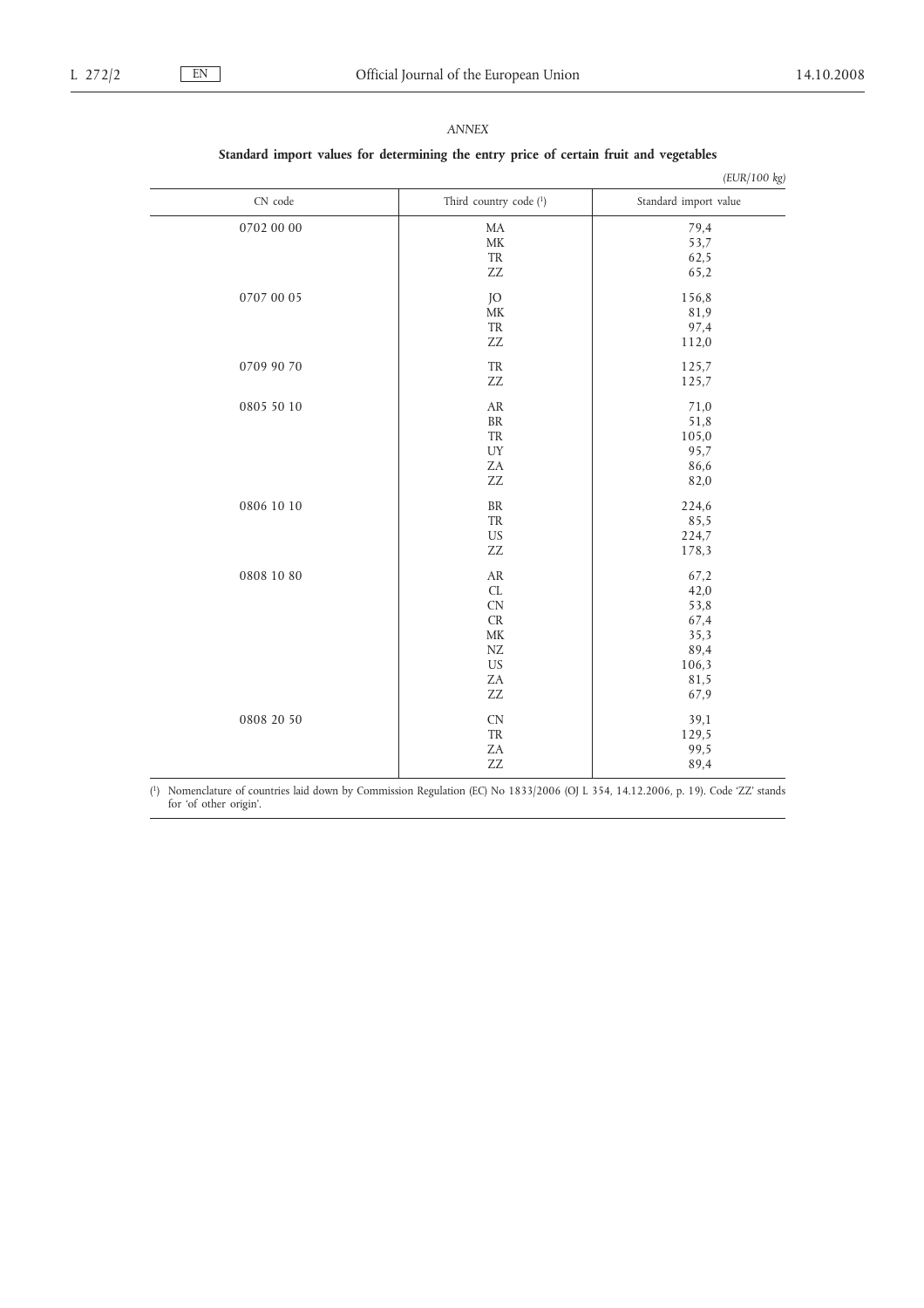## **COMMISSION REGULATION (EC) No 996/2008**

#### **of 13 October 2008**

**amending the representative prices and additional import duties for certain products in the sugar sector fixed by Regulation (EC) No 945/2008 for the 2008/2009 marketing year**

THE COMMISSION OF THE EUROPEAN COMMUNITIES,

Having regard to the Treaty establishing the European Community,

Having regard to Council Regulation (EC) No 1234/2007 of 22 October 2007 establishing a common organisation of agricultural markets and on specific provisions for certain agricultural products (single CMO Regulation) (1),

Having regard to Commission Regulation (EC) No 951/2006 of 30 June 2006 laying down detailed rules for the implementation of Council Regulation (EC) No 318/2006 as regards trade with third countries in the sugar sector  $(2)$ , and in particular Article 36(2), second subparagraph, second sentence thereof,

Whereas:

(1) The representative prices and additional duties applicable to imports of white sugar, raw sugar and certain syrups for the 2008/2009 marketing year are fixed by Commission Regulation (EC) No  $945/2008$  (3). These prices and duties have been last amended by Commission Regulation (EC) No 991/2008 (4).

(2) The data currently available to the Commission indicate that those amounts should be amended in accordance with the rules and procedures laid down in Regulation (EC) No 951/2006,

HAS ADOPTED THIS REGULATION:

#### *Article 1*

The representative prices and additional duties applicable to imports of the products referred to in Article 36 of Regulation (EC) No 951/2006, as fixed by Regulation (EC) No 945/2008 for the 2008/2009, marketing year, are hereby amended as set out in the Annex hereto.

#### *Article 2*

This Regulation shall enter into force on 14 October 2008.

This Regulation shall be binding in its entirety and directly applicable in all Member States.

Done at Brussels, 13 October 2008.

*For the Commission* Jean-Luc DEMARTY *Director-General for Agriculture and Rural Development*

<sup>(</sup> 1) OJ L 299, 16.11.2007, p. 1.

<sup>(</sup> 2) OJ L 178, 1.7.2006, p. 24.

<sup>(</sup> 3) OJ L 258, 26.9.2008, p. 56.

<sup>(</sup> 4) OJ L 269, 10.10.2008, p. 3.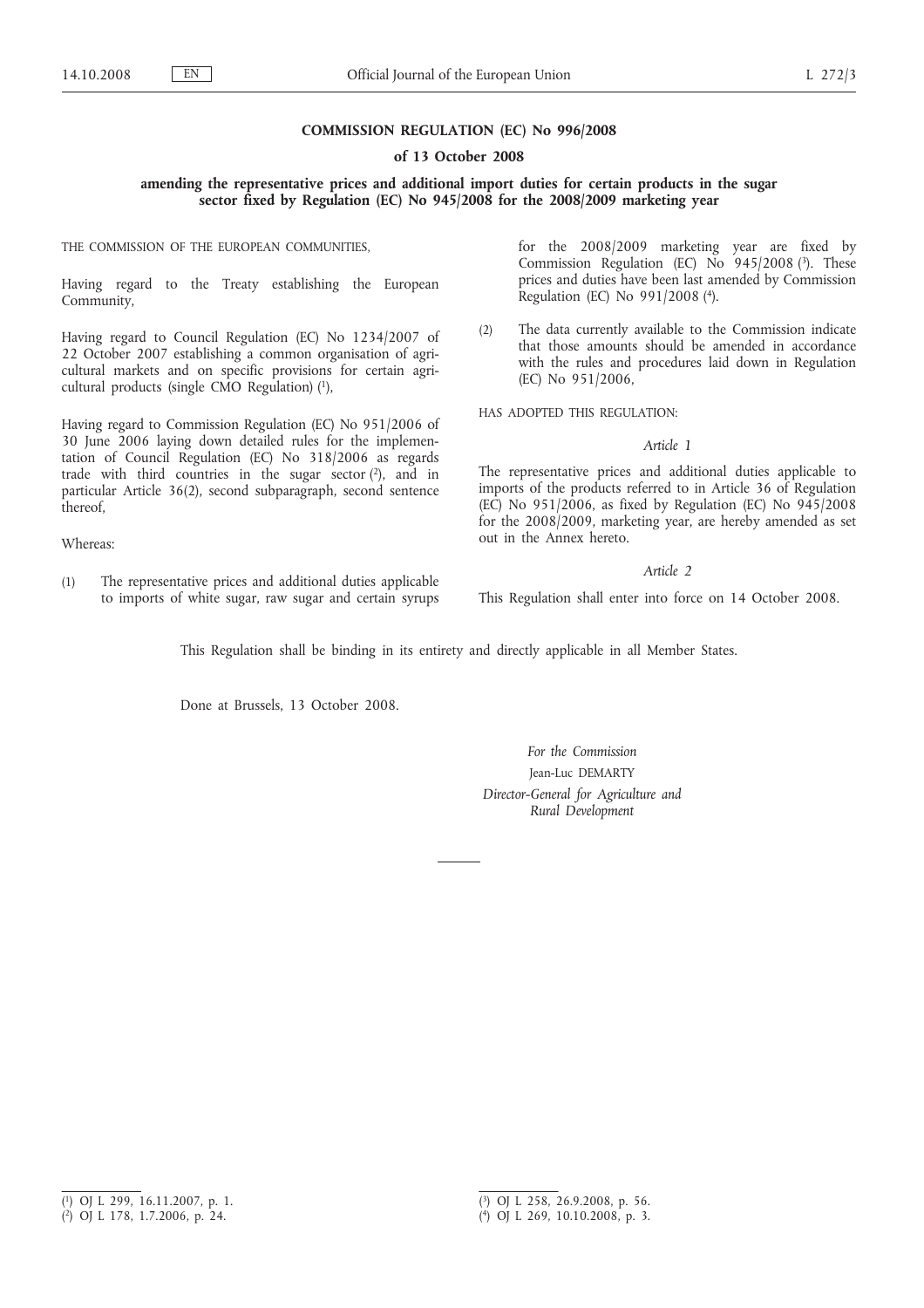## *ANNEX*

#### **Amended representative prices and additional import duties applicable to white sugar, raw sugar and products covered by CN code 1702 90 95 from 14 October 2008**

|                           |                                                                 | (EUR)                                                      |
|---------------------------|-----------------------------------------------------------------|------------------------------------------------------------|
| CN code                   | Representative price per 100 kg net of the<br>product concerned | Additional duty per 100 kg net of the<br>product concerned |
| 17011110 <sup>(1)</sup>   | 23,14                                                           | 4,73                                                       |
| 1701 11 90 $(1)$          | 23,14                                                           | 9,96                                                       |
| 1701 12 10 $(1)$          | 23,14                                                           | 4,54                                                       |
| $1701$ 12 90 $(1)$        | 23,14                                                           | 9,53                                                       |
| 1701 91 00 $(2)$          | 24,05                                                           | 13,57                                                      |
| 1701 99 10 $(2)$          | 24,05                                                           | 8,69                                                       |
| $17019990$ <sup>(2)</sup> | 24,05                                                           | 8,69                                                       |
| 17029095(3)               | 0.24                                                            | 0,40                                                       |
|                           |                                                                 |                                                            |

( 1) For the standard quality defined in point III of Annex IV to Regulation (EC) No 1234/2007.

( 2) For the standard quality defined in point II of Annex IV to Regulation (EC) No 1234/2007.

( 3) Per 1 % sucrose content.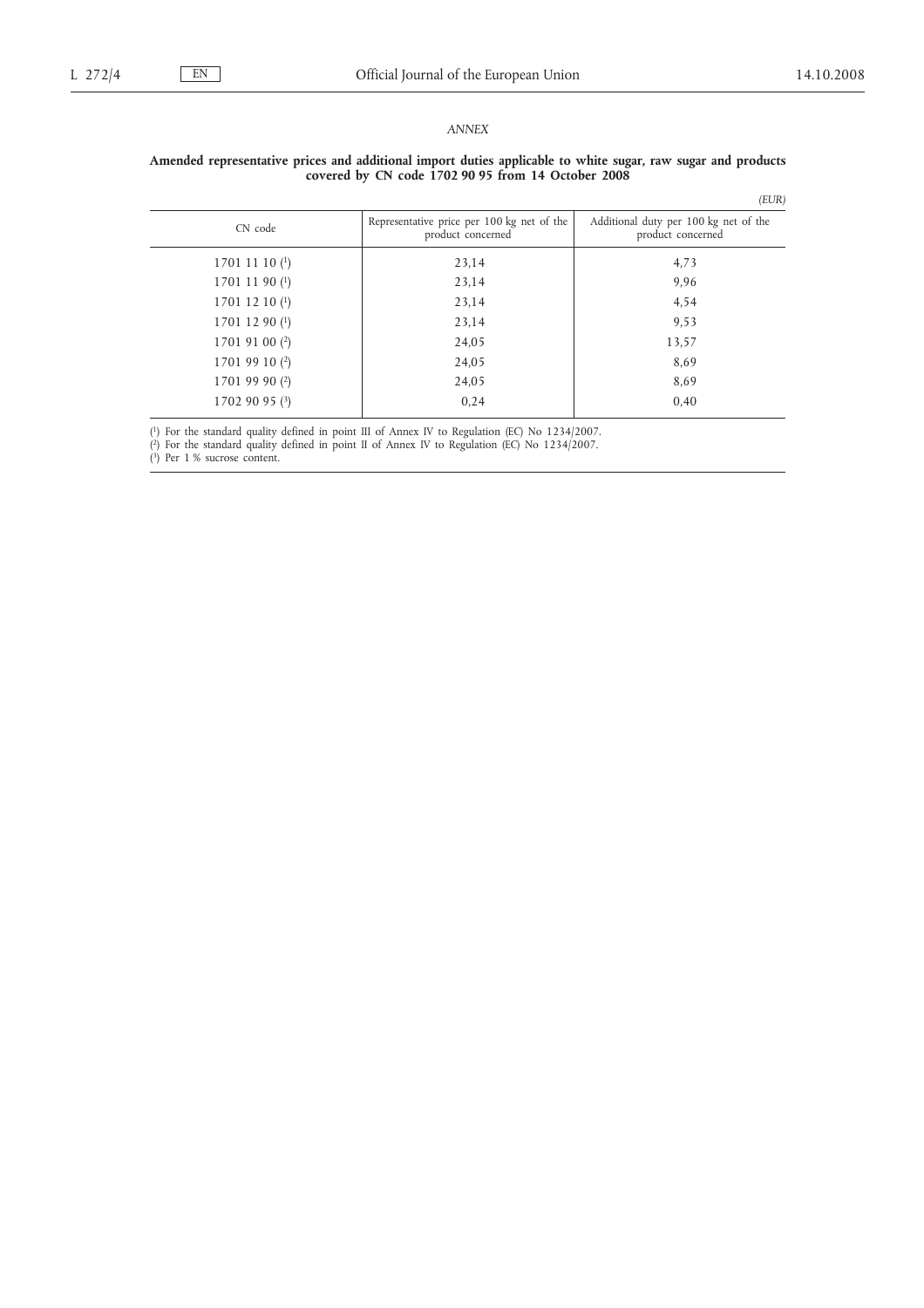II

*(Acts adopted under the EC Treaty/Euratom Treaty whose publication is not obligatory)*

# DECISIONS

# COUNCIL

#### **COUNCIL DECISION**

#### **of 25 February 2008**

**on the signing and provisional application of a Protocol to the Partnership and Cooperation Agreement establishing a partnership between the European Communities and their Member States, of the one part, and the Republic of Uzbekistan, of the other part, to take account of the accession of the Republic of Bulgaria and Romania to the European Union**

(2008/792/EC)

THE COUNCIL OF THE EUROPEAN UNION,

Having regard to the Treaty establishing the European Community, and in particular Article 44(2), the third sentence of Article 47(2), and Articles 55, 57(2), 71, 80(2), 93, 94, 133 and 181a, in conjunction with the second sentence of the first subparagraph of Article 300(2) thereof,

Having regard to the Treaty of Accession of the Republic of Bulgaria and Romania, and in particular Article 4(3) thereof,

Having regard to the Act of Accession of the Republic of Bulgaria and Romania, and in particular Article 6(2) thereof,

Having regard to the proposal from the Commission,

Whereas:

- (1) On 23 October 2006, the Council authorised the Commission, on behalf of the Community and its Member States, to negotiate with the Republic of Uzbekistan a Protocol to the Partnership and Cooperation Agreement establishing a partnership between the European Communities and their Member States, of the one part, and the Republic of Uzbekistan, of the other part, to take account of the accession of the Republic of Bulgaria and Romania to the European Union.
- (2) Subject to its possible conclusion at a later date, the Protocol should be signed on behalf of the European Communities and their Member States.

(3) The Protocol should be applied on a provisional basis from 1 January 2007, pending completion of the relevant procedures for its formal conclusion,

HAS DECIDED AS FOLLOWS:

#### *Article 1*

The President of the Council is hereby authorised to designate the person(s) empowered to sign, on behalf of the European Communities and their Member States, the Protocol to the Partnership and Cooperation Agreement establishing a partnership between the European Communities and their Member States, of the one part, and the Republic of Uzbekistan, of the other part, to take account of the accession of the Republic of Bulgaria and Romania to the European Union, subject to possible conclusion at a later stage.

The text of the Protocol is attached to this Decision.

#### *Article 2*

Pending its entry into force, the Protocol shall be applied on a provisional basis from 1 January 2007.

Done at Brussels, 25 February 2008.

*For the Council The President* A. VIZJAK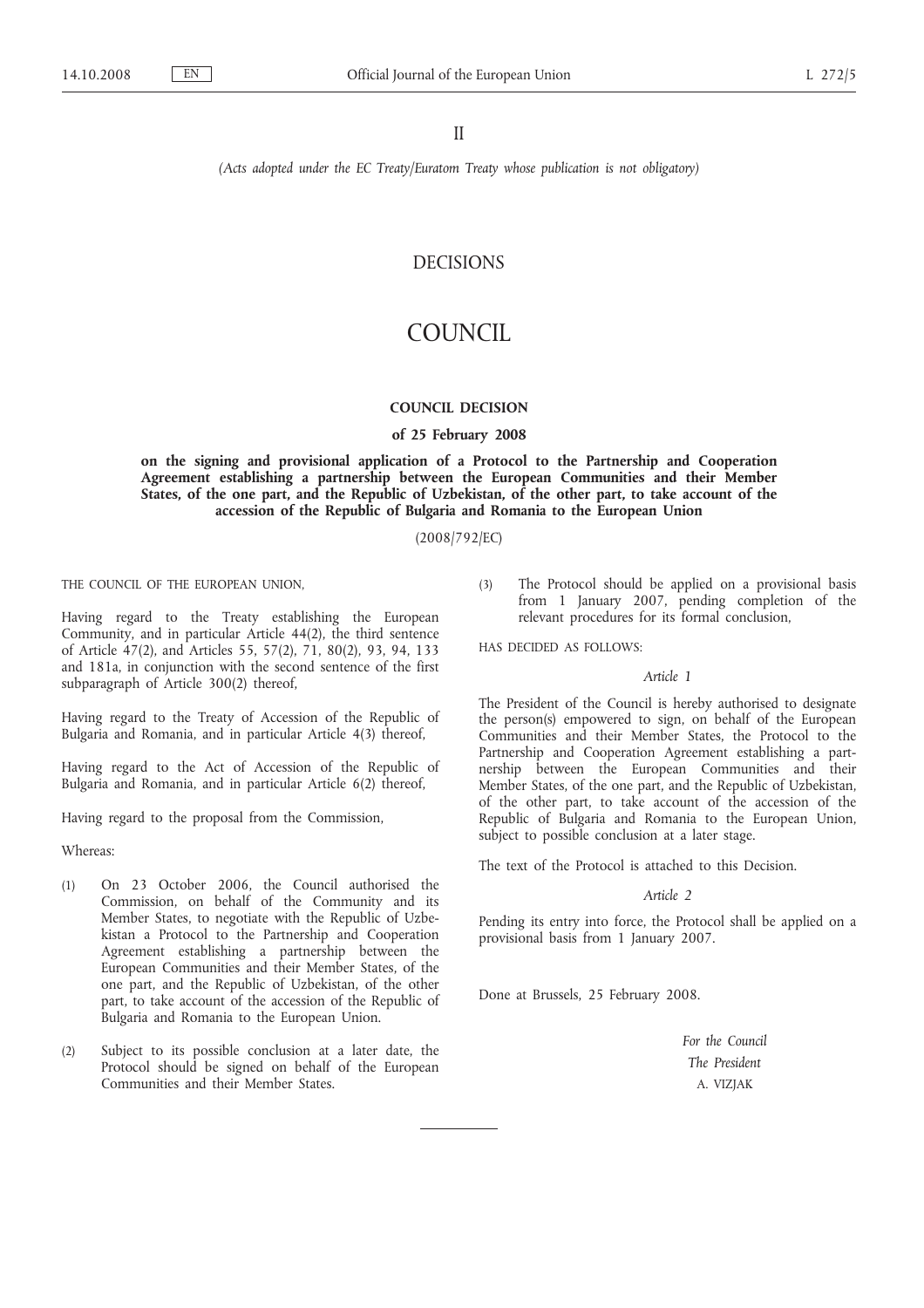#### **PROTOCOL**

**to the Partnership and Cooperation Agreement establishing a partnership between the European Communities and their Member States, of the one part, and the Republic of Uzbekistan, of the other part, to take account of the accession of the Republic of Bulgaria and Romania to the European Union**

THE KINGDOM OF BELGIUM,

THE REPUBLIC OF BULGARIA,

THE CZECH REPUBLIC,

THE KINGDOM OF DENMARK,

THE FEDERAL REPUBLIC OF GERMANY,

THE REPUBLIC OF ESTONIA,

IRELAND,

THE HELLENIC REPUBLIC,

THE KINGDOM OF SPAIN,

THE FRENCH REPUBLIC,

THE ITALIAN REPUBLIC,

THE REPUBLIC OF CYPRUS,

THE REPUBLIC OF LATVIA,

THE REPUBLIC OF LITHUANIA,

THE GRAND DUCHY OF LUXEMBOURG,

THE REPUBLIC OF HUNGARY,

MALTA,

THE KINGDOM OF THE NETHERLANDS,

THE REPUBLIC OF AUSTRIA,

THE REPUBLIC OF POLAND,

THE PORTUGUESE REPUBLIC,

ROMANIA,

THE REPUBLIC OF SLOVENIA,

THE SLOVAK REPUBLIC,

THE REPUBLIC OF FINLAND,

THE KINGDOM OF SWEDEN,

THE UNITED KINGDOM OF GREAT BRITAIN AND NORTHERN IRELAND,

hereinafter referred to as the 'Member States', represented by the Council of the European Union, and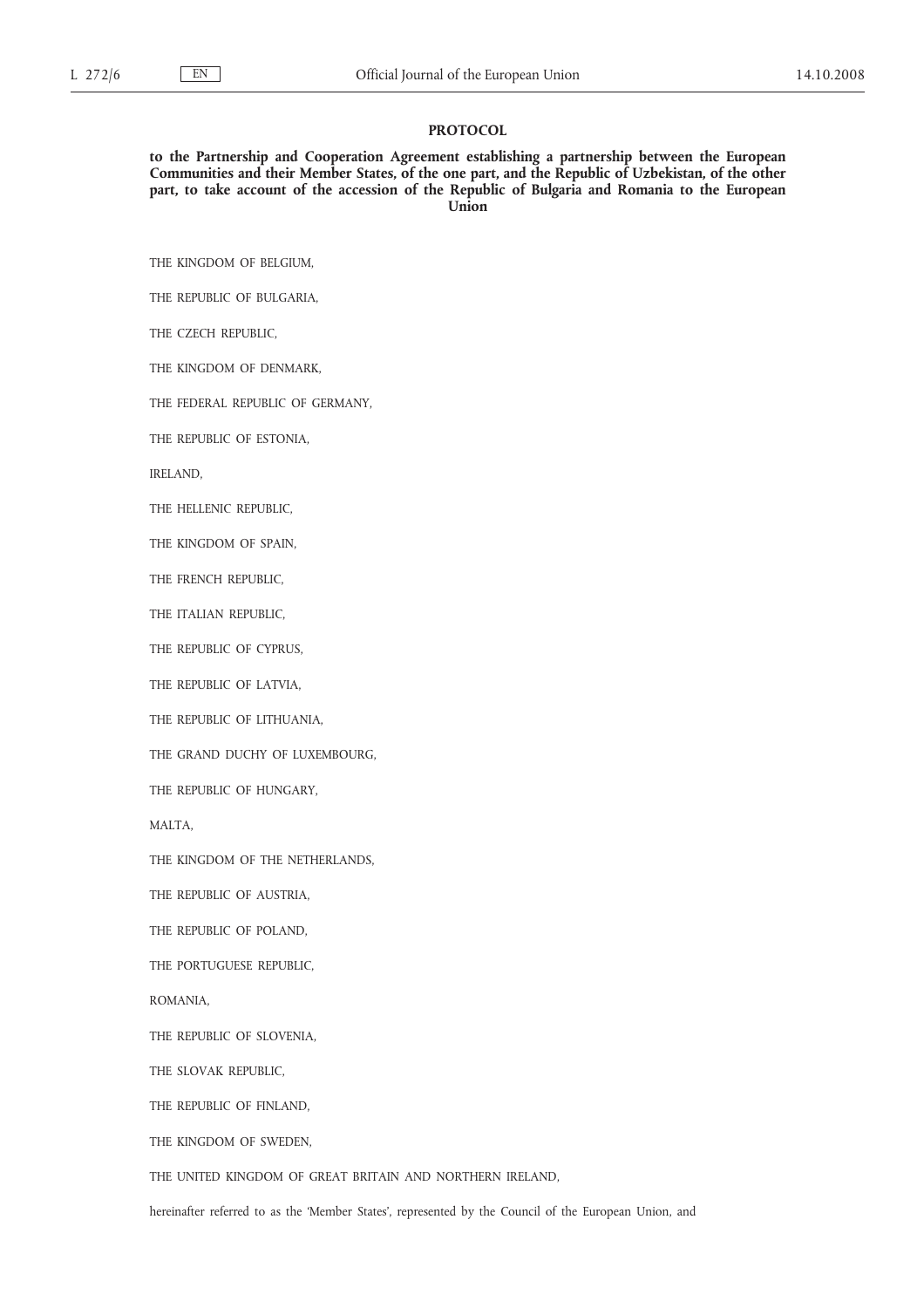#### THE EUROPEAN COMMUNITY AND THE EUROPEAN ATOMIC ENERGY COMMUNITY,

hereinafter referred to as 'the Communities', represented by the Council of the European Union and the European Commission,

of the one part, and

THE REPUBLIC OF UZBEKISTAN,

of the other part,

hereinafter referred to as 'Parties' for the purposes of this Protocol,

HAVING REGARD TO the provisions of the Treaty between the Kingdom of Belgium, the Czech Republic, the Kingdom of Denmark, the Federal Republic of Germany, the Republic of Estonia, the Hellenic Republic, the Kingdom of Spain, the French Republic, Ireland, the Italian Republic, the Republic of Cyprus, the Republic of Latvia, the Republic of Lithuania, the Grand Duchy of Luxembourg, the Republic of Hungary, the Republic of Malta, the Kingdom of the Netherlands, the Republic of Austria, the Republic of Poland, the Portuguese Republic, the Republic of Slovenia, the Slovak Republic, the Republic of Finland, the Kingdom of Sweden and the United Kingdom of Great Britain and Northern Ireland (Member States of the European Union) and the Republic of Bulgaria and Romania concerning the accession of the Republic of Bulgaria and Romania to the European Union, which was signed in Luxembourg on 25 April 2005 and is applied from 1 January 2007,

CONSIDERING the new situation in relations between the Republic of Uzbekistan and the European Union arising from the accession to the EU of two new Member States, which opens opportunities for further development of cooperation between the Republic of Uzbekistan and the European Union,

TAKING INTO ACCOUNT the desire of the Parties to ensure the attainment and implementation of the objectives and principles of the PCA,

HAVE AGREED AS FOLLOWS:

#### *Article 1*

The Republic of Bulgaria and Romania shall be Parties to the Partnership and Cooperation Agreement, establishing a partnership between the European Communities and their Member States, of the one part, and the Republic of Uzbekistan, of the other part, signed in Florence on 21 June 1996 and entered into force on 1 July 1999 (hereinafter the Agreement) and shall respectively adopt and take note, in the same manner, as the other Member States, of the texts of the Agreement, as well as of the Joint Declarations, Exchanges of Letters, and Declaration by the Republic of Uzbekistan annexed to the Final Act signed on the same date and the Protocol to the Agreement of 30 April 2004, which entered into force on 1 November 2005.

#### *Article 2*

This Protocol shall form an integral part of the Agreement.

#### *Article 3*

1. This Protocol shall be approved by the Communities, by the Council of the European Union on behalf of the Member States and by the Republic of Uzbekistan in accordance with their own procedures.

2. The Parties shall notify each other of the completion of the corresponding procedures referred to in the preceding paragraph. The instruments of approval shall be deposited with the General Secretariat of the Council of the European Union.

#### *Article 4*

1. This Protocol shall enter into force on the first day of the first month following the date of the deposit of the last instrument of approval.

2. Pending the date of its entry into force, this Protocol shall apply provisionally with effect from 1 January 2007.

#### *Article 5*

1. The texts of the Agreement, the Final Act and all documents annexed to it, as well as the Protocol to the Agreement of 30 April 2004, are drawn up in the Bulgarian and Romanian languages.

2. They are annexed to this Protocol and are equally authentic with the texts in the other languages in which the Agreement, the Final Act and the documents annexed to it, as well as the Protocol to the Agreement of 30 April 2004, are drawn up.

#### *Article 6*

This Protocol is drawn up in duplicate in the Bulgarian, Czech, Danish, Dutch, English, Estonian, Finnish, French, German, Greek, Hungarian, Italian, Latvian, Lithuanian, Maltese, Polish, Portuguese, Romanian, Slovene, Slovak, Spanish, Swedish and Uzbek languages, each of these texts being equally authentic.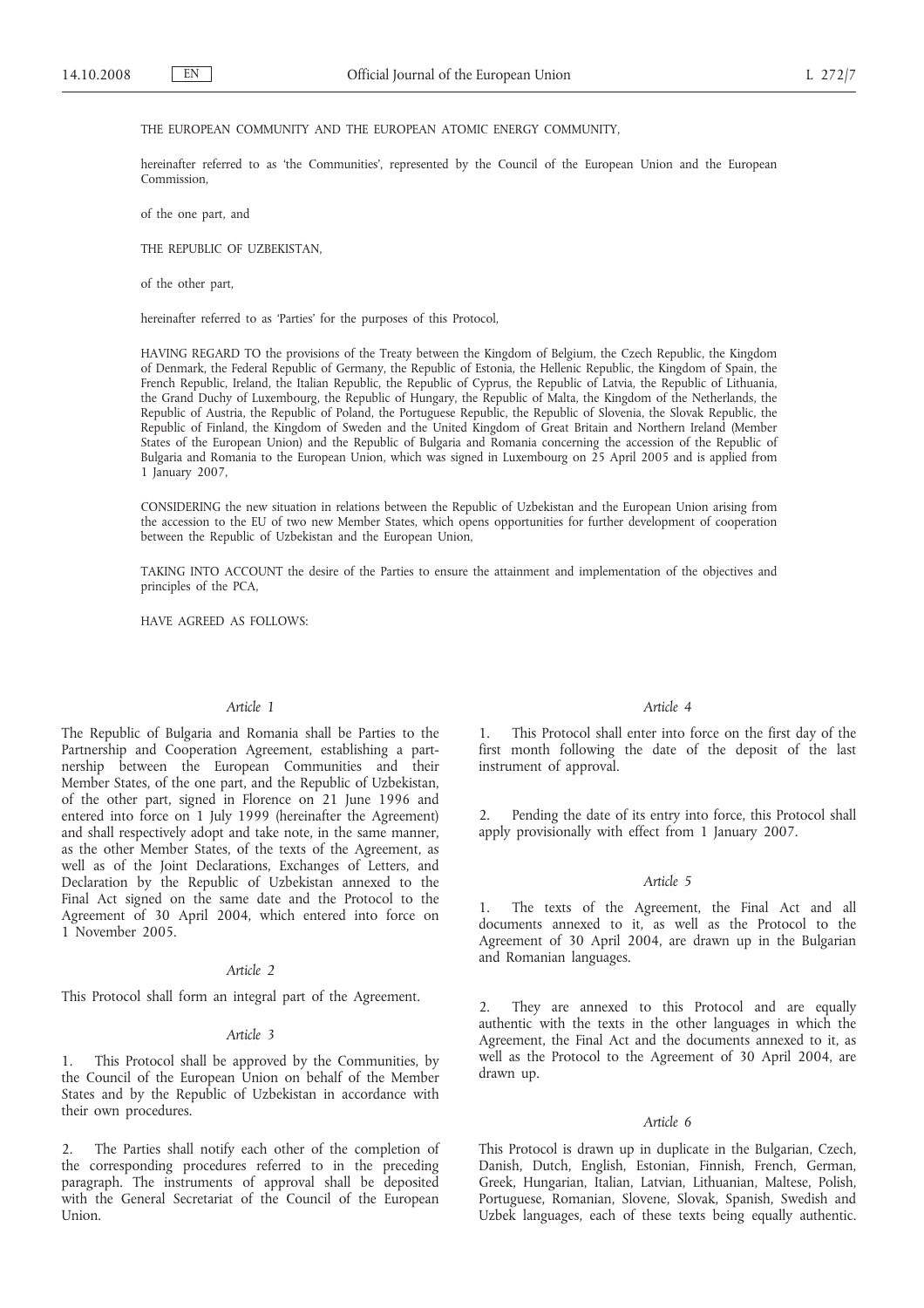Съставено в Брюксел на двадесетия ден от м. май две хиляди и осма година. Hecho en Bruselas, el veinte de mayo de dos mil ocho. V Bruselu dne dvacátého května dva tisíce osm. Udfærdiget i Bruxelles den tyvende maj to tusind og otte. Geschehen zu Brüssel am zwanzigsten Mai zweitausendacht. Kahe tuhande kaheksanda aasta maikuu kahekümnendal päeval Brüsselis. 'Εγινε στις Βρυξέλλες, στις είκοσι Μαΐου δύο χιλιάδες οκτώ. Done at Brussels on the twentieth day of May in the year two thousand and eight. Fait à Bruxelles, le vingt mai deux mille huit. Fatto a Bruxelles, addì venti maggio duemilaotto. Briselē, divtūkstoš astotā gada divdesmitajā maijā. Priimta du tūkstančiai aštuntų metų gegužės dvidešimtą dieną Briuselyje. Kelt Brüsszelben, a kétezer-nyolcadik év május huszadik napján. Magħmul fi Brussell, fl-għoxrin jum ta' Mejju tas-sena elfejn u tmienja. Gedaan te Brussel, de twintigste mei tweeduizend acht. Sporządzono w Brukseli, dnia dwudziestego maja roku dwa tysiące ósmego. Feito em Bruxelas, em vinte de Maio de dois mil e oito. Încheiat la Bruxelles, la douăzeci mai două mii opt. V Bruseli dvadsiateho mája dvetisícosem. V Bruslju, dne dvajsetega maja leta dva tisoč osem. Tehty Brysselissä kahdentenakymmenentenä päivänä toukokuuta vuonna kaksituhattakahdeksan. Utfärdat i Bryssel den tjugonde maj tjugohundraåtta. Брюссель шаµрида икки минг саккизинчи йил йигирманчи майда имзоланди.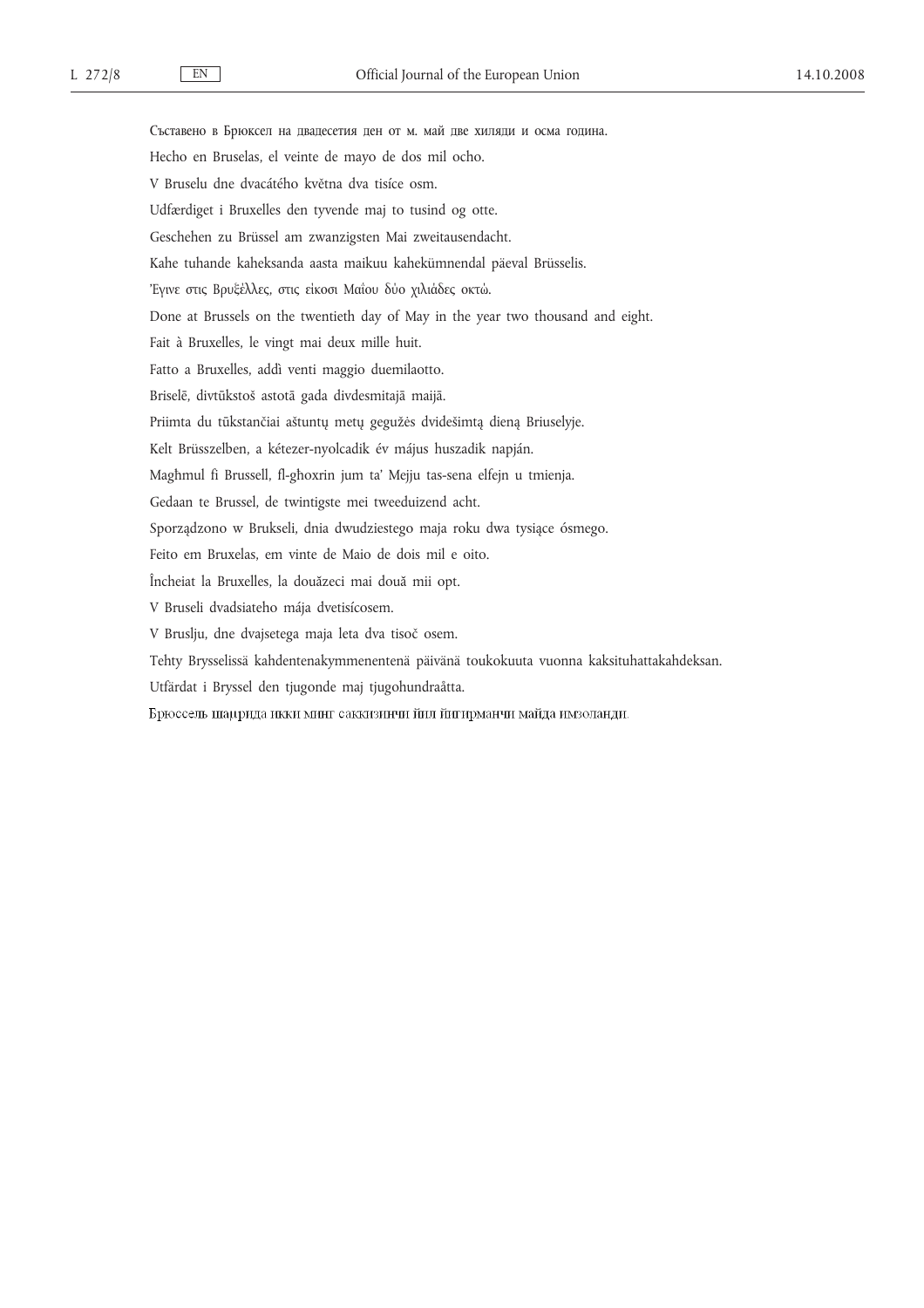За дьржавите-членки Por los Estados miembros Za členské státy For medlemsstaterne Für die Mitgliedstaaten Liikmesriikide nimel Για τα κράτη μέλη For the Member States Pour les États membres Per gli Stati membri Dalīvalstu vārdā Valstybių narių vardu A tagállamok részéről Għall-Istati Membri Voor de lidstaten W imieniu państw członkowskich Pelos Estados-Membros Pentru statele membre Za členské štáty Za države članice Jäsenvaltioiden puolesta På medlemsstaternas vägnar Аъзо Давлатлар Номидан

Mr Cawn

За Европейската общност Por las Comunidades Europeas Za Evropská společenství For De Europæiske Fællesskaber Für die Europäischen Gemeinschaften Euroopa ühenduste nimel Για τις Ευρωπαϊκές Κοινότητες For the European Communities Pour les Communautés européennes Per le Comunità europee Eiropas Kopienu vārdā Europos Bendrijų vardu Az Európai Közösségek részéről Għall-Komunitajiet Ewropej Voor de Europese Gemeenschappen W imieniu Wspólnot Europejskich Pelas Comunidades Europeias Pentru Comunitatea Europenă Za Európske spoločenstvá Za Evropske skupnosti Euroopan yhteisöjen puolesta På Europeiska gemenskapernas vägnar Европа Хамжамиятлари Номидан

Mr Quides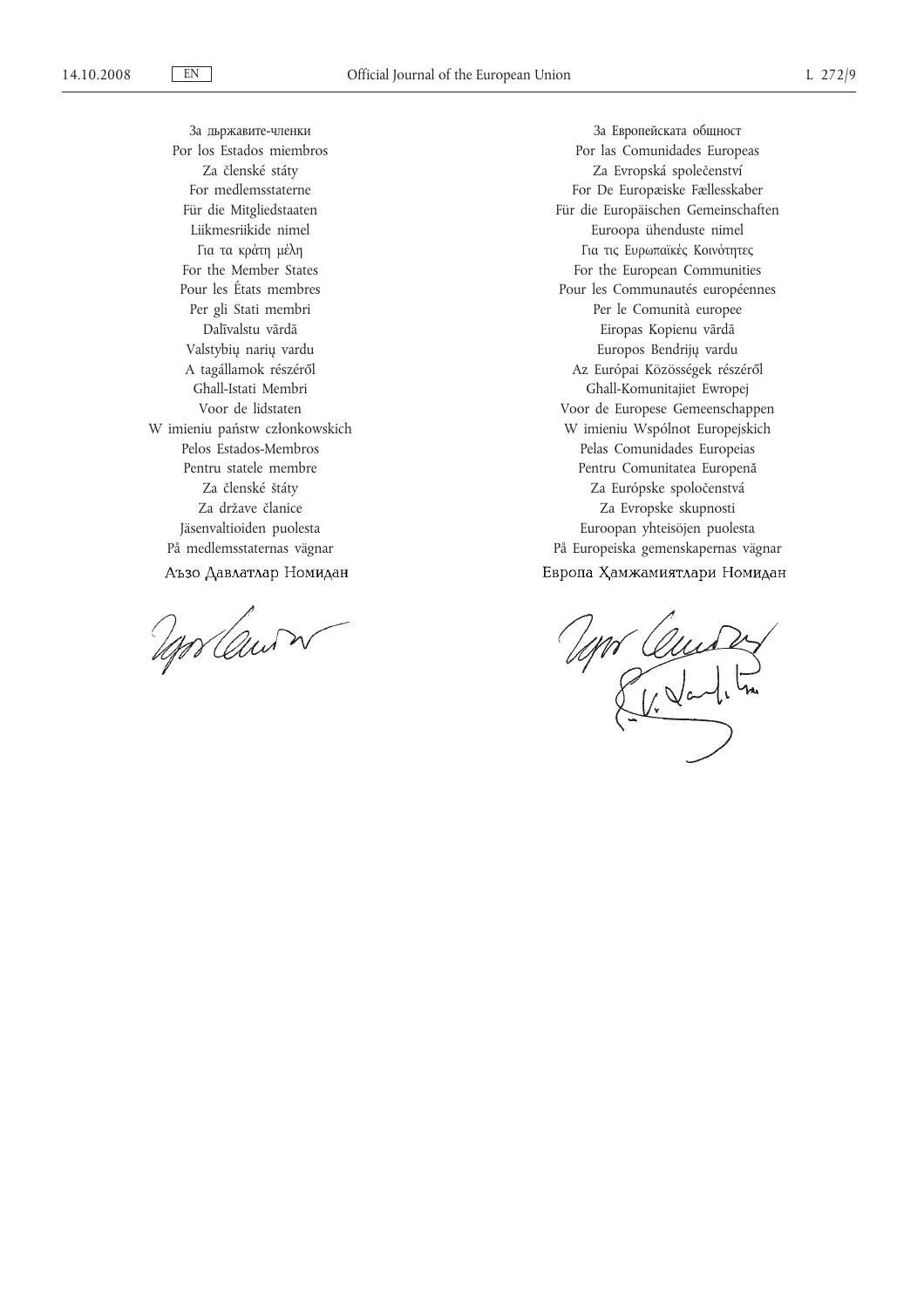За Република Узбекистан Por la República de Uzbekistán Za Uzbeckou republiku For Republikken Usbekistan Für die Republik Usbekistan Usbekistani Vabariigi nimel Για τη Δημοκρατία του Ουζμπεκιστάν For the Republic of Uzbekistan Pour la République d'Ouzbékistan Per la Repubblica dell'Uzbekistan Uzbekistānas Republikas vārdā Uzbekistano Respublikos vardu Az Üzbég Köztársaság részéről Għar-Repubblika ta' l-Użbekistan Voor de Republiek Oezbekistan W imieniu Republiki Uzbekistanu Pela República do Usbequistão Pentru Republica Uzbekistan Za Uzbeckú republiku Za Republiko Uzbekistan Uzbekistanin tasavallan puolesta På Republiken Uzbekistans vägnar

Ўзбекистон Республикаси Номидан

 $1/7$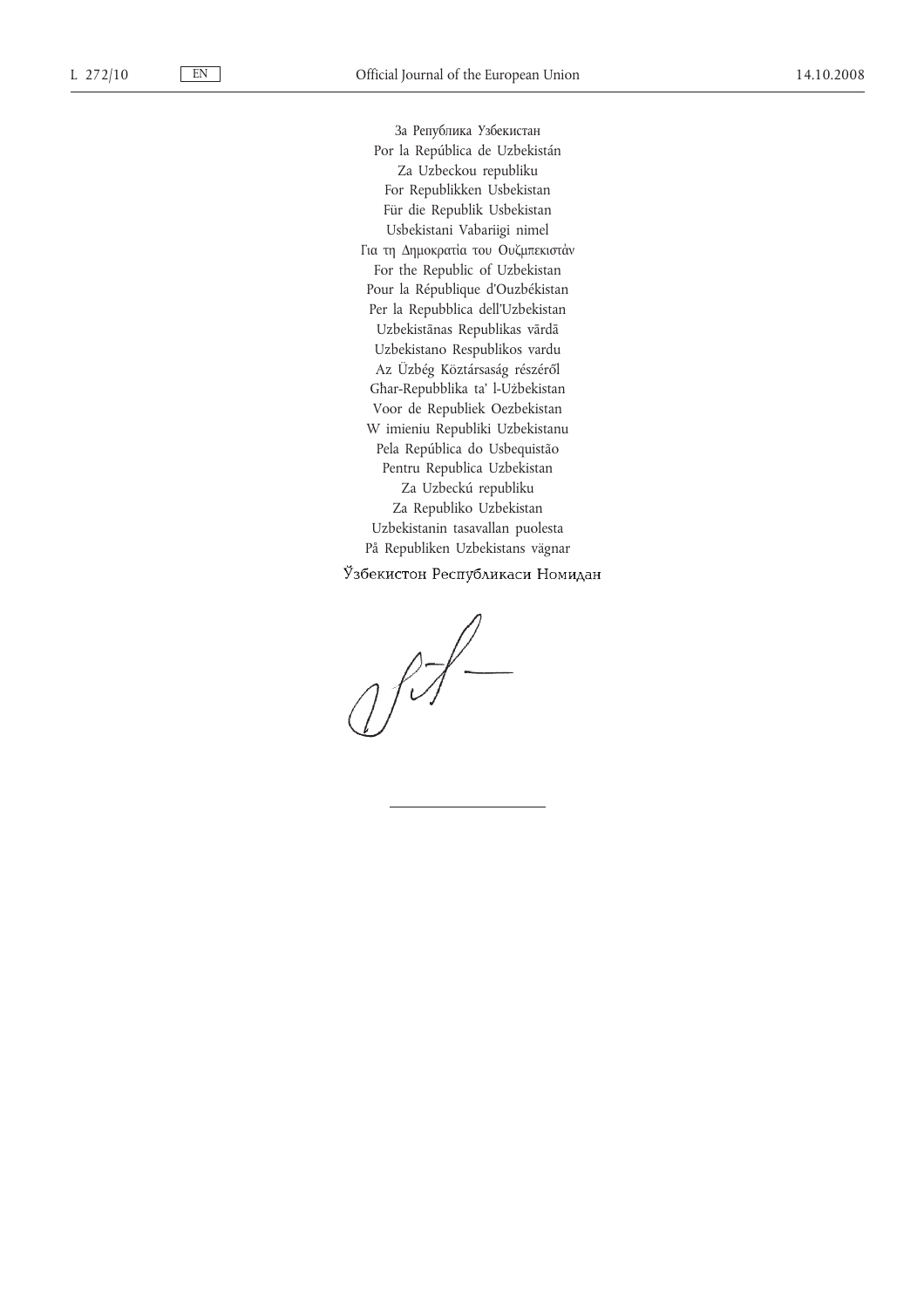# **COMMISSION**

#### **COMMISSION DECISION**

#### **of 1 October 2008**

#### **on the eligibility of expenditure incurred by certain Member States in 2008 for the collection and management of the data needed to conduct the common fisheries policy**

*(notified under document number C(2008) 4013)*

(2008/793/EC)

THE COMMISSION OF THE EUROPEAN COMMUNITIES,

Having regard to the Treaty establishing the European Community,

Having regard to the Council Regulation (EC) No 861/2006 of 22 May 2006 establishing Community financial measures for the implementation of the common fisheries policy and in the area of the Law of the Sea  $(1)$ , and in particular Article 24 $(1)$ thereof,

Whereas:

- (1) Regulation (EC) No 861/2006 lays down the conditions whereby Member States may receive a contribution from the Community for expenditure incurred in their national programmes of collection and management of data.
- (2) Those programmes are to be drawn up in accordance with Council Regulation (EC) No 1543/2000 of 29 June 2000 establishing a Community framework for the collection and management of the data needed to conduct the common fisheries policy (2) and Commission Regulation (EC) No 1639/2001 of 25 July 2001 establishing the minimum and extended Community programmes for the collection of data in the fisheries sector and laying down detailed rules for the application of Council Regulation (EC) No 1543/2000 (3).
- (3) Belgium, Bulgaria, Denmark, Germany, Estonia, Greece, Spain, France, Ireland, Italy, Cyprus, Latvia, Lithuania, Malta, the Netherlands, Poland, Portugal, Finland, Romania, Slovenia, Sweden and the United Kingdom have submitted national programmes for 2008 as provided for in Article  $6(1)$  of Regulation (EC) No 1543/2000. Those Member States have also submitted applications for a financial contribution by the Community.
- (4) The Commission has examined Member States' programmes and has assessed the eligibility of the expenditures.
- ( 1) OJ L 160, 14.6.2006, p. 1.
- ( 2) OJ L 176, 15.7.2000, p. 1.
- (5) Article 5(1) of Regulation (EC) No 1543/2000 lays down the basis for a minimum Community programme covering the information absolutely needed for the scientific evaluations and an extended programme that shall include, in addition to the information contained in the minimum programme, information likely to improve substantially the scientific evaluations.
- (6) Article 24(3)(b) of Regulation (EC) No 861/2006 establishes that a Commission Decision shall fix the rate of the financial contribution. Article 16 of Regulation (EC) No 861/2006 provides that Community financial measures in the area of basic data collection shall not exceed 50 % of the costs incurred by Member States in carrying out the programme of collection and management of data. Article 24(2) stipulates that priority shall be given to the actions which are most appropriate in order to improve the collection of data necessary for the CFP.
- (7) An advance payment should be granted to the Member States to facilitate the implementation of their national programme. The payment of the total Community financial contribution to the National Programmes should be subject to the approval by the Commission of the annual technical report referred to in Article 6(2) of Regulation (EC) No 1639/2001 and its associated costs.
- (8) This Decision shall constitute the financial decision within the meaning of Article 75(2) of Council Regulation (EC, Euratom) No 1605/2002 of 25 June 2002 on the Financial Regulation applicable to the general budget of the European Communities (4).
- (9) The measures provided for in this Decision are in accordance with the opinion of the Committee for Fisheries and Aquaculture,

<sup>(</sup> 3) OJ L 222, 17.8.2001, p. 53. (

<sup>4)</sup> OJ L 248, 16.9.2002, p. 1.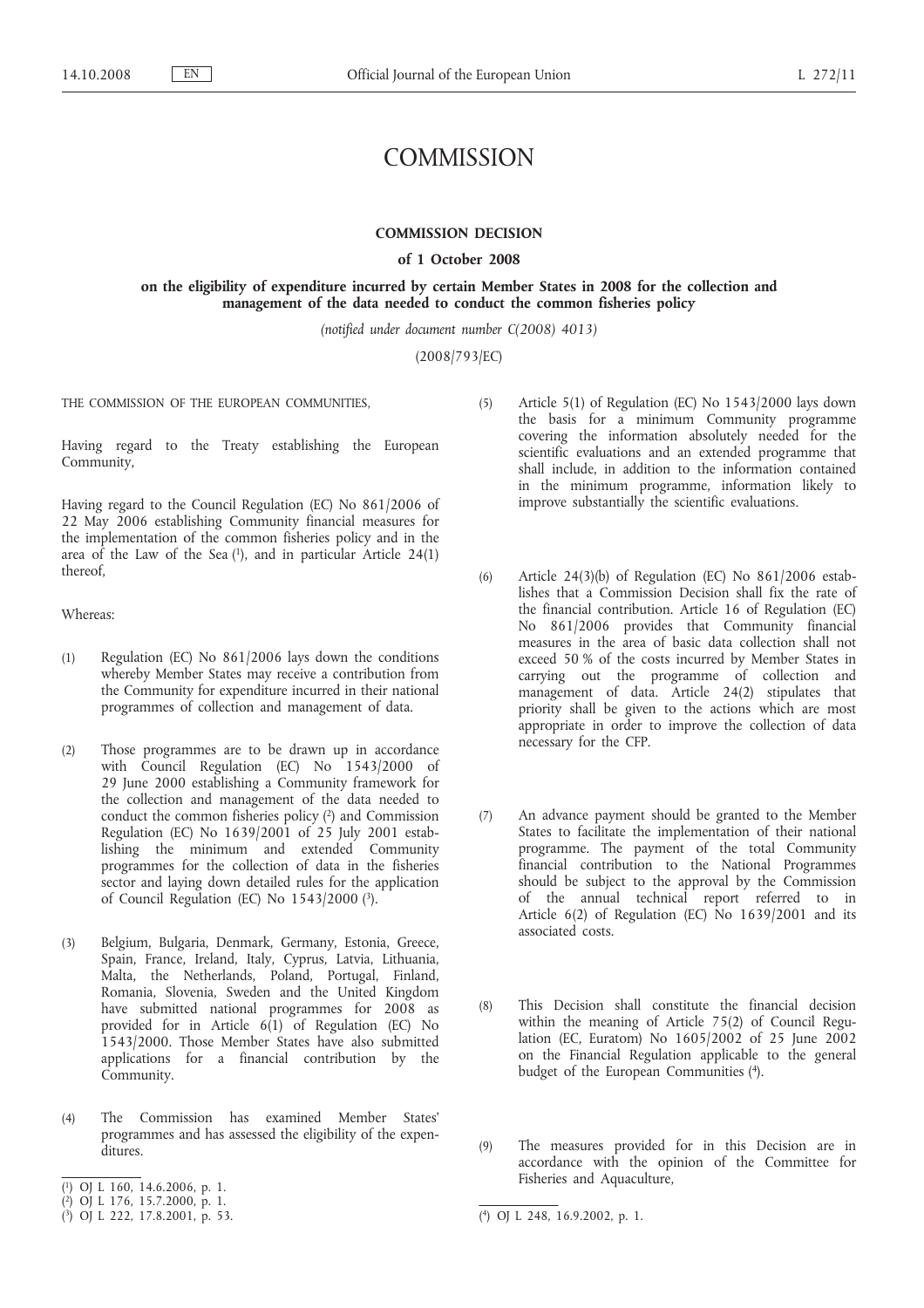HAS ADOPTED THIS DECISION:

#### *Article 1*

This Decision establishes for 2008 the amount of the eligible expenditure for each Member State and the rates of the Community financial contribution for the collection and management of the data needed to conduct the common fisheries policy.

#### *Article 2*

Expenditure incurred for collecting and managing the data needed to conduct the common fisheries policy, as set out in Annex I, shall qualify for a financial contribution from the Community not exceeding 50 % of the eligible expenditure for the minimum programme as provided for in Article 5 of Regulation (EC) No 1543/2000.

#### *Article 3*

Expenditure incurred for collecting and managing the data needed to conduct the common fisheries policy, as set out in Annex II, shall qualify for a financial contribution from the Community not exceeding 35 % of the eligible expenditure for the extended programme as provided for in Article 5 of Regulation (EC) No 1543/2000.

#### *Article 4*

1. The Community shall pay a first instalment of 50 % of the financial contribution from the Community set out in Annexes I and II after notification of the present Decision to Member **States** 

- 2. Member States shall submit by 31 May 2009 at the latest:
- (a) a technical report as referred to in Article 6(2) of Regulation (EC) No 1639/2000;
- (b) their applications for the reimbursement of expenditure incurred in 2008 with a financial report and supporting documents.

3. A second instalment of the Community contribution shall be paid after the reception and approval of the financial and technical reports referred to in the paragraph 2.

#### *Article 5*

1. The euro exchange rate used to calculate the amounts eligible under this Decision shall be the rate in force in May 2007.

2. The expenditure declarations in national currency received from the Member States not participating in the third stage of economic and monetary union shall be converted into euro at the rate in force for the month in which those declarations are received by the Commission.

#### *Article 6*

This Decision is addressed to the Member States.

Done at Brussels, 1 October 2008.

*For the Commission* Joe BORG *Member of the Commission*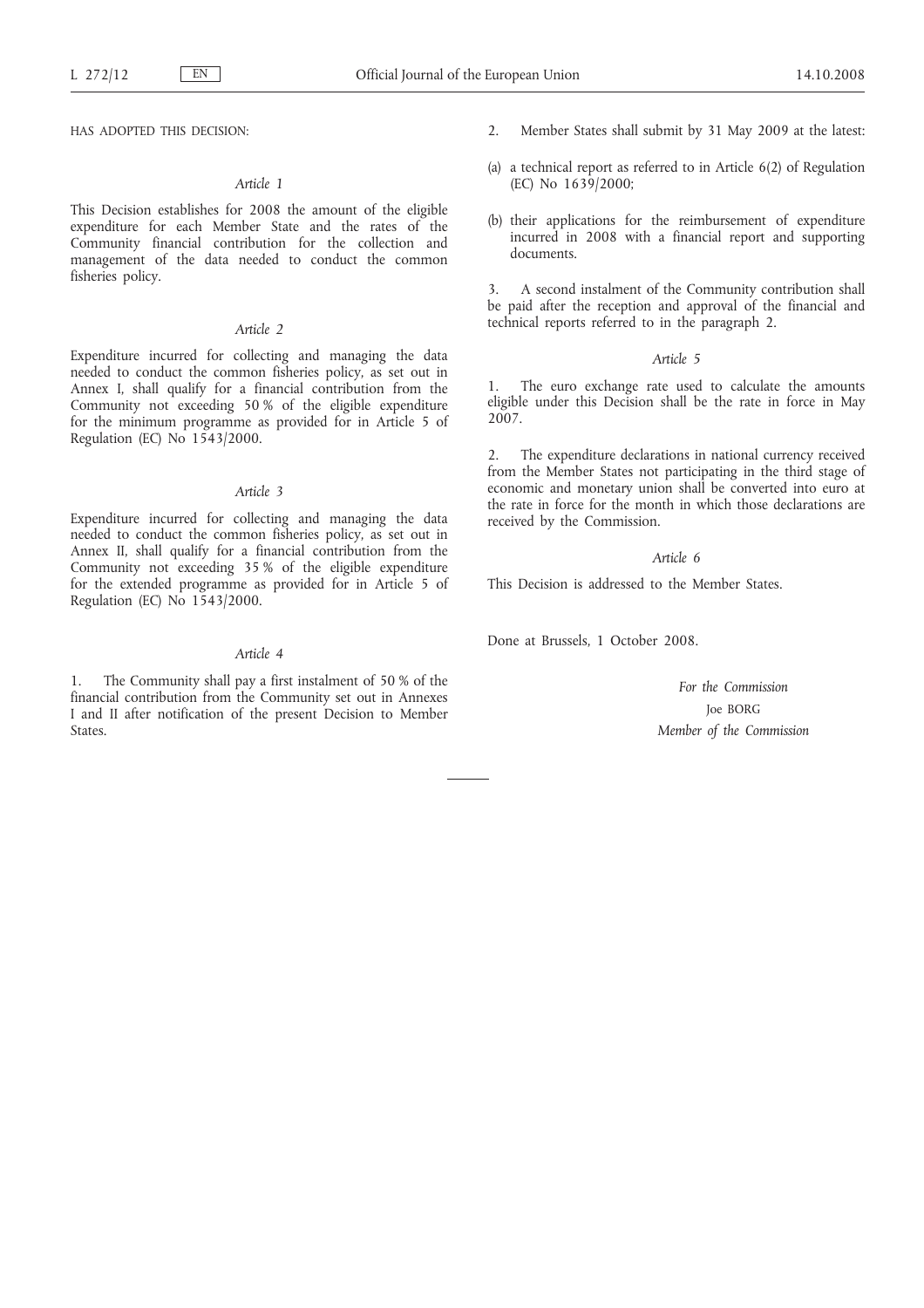# *ANNEX I*

# **MINIMUM PROGRAMME**

|                       |       |                      | (EUR)                       |
|-----------------------|-------|----------------------|-----------------------------|
| Member State          |       | Eligible expenditure | Max. Community contribution |
| <b>BELGIUM</b>        |       | 1 258 218            | 629 109                     |
| <b>BULGARIA</b>       |       | 196 760              | 98 380                      |
| <b>CYPRUS</b>         |       | 524 938              | 262 469                     |
| <b>DENMARK</b>        |       | 5 3 1 4 7 5 5        | 2 6 5 7 3 7 7               |
| <b>GERMANY</b>        |       | 3 0 3 2 1 9 4        | 1 516 097                   |
| <b>ESTONIA</b>        |       | 588 717              | 294 359                     |
| <b>GREECE</b>         |       | 1890488              | 945 244                     |
| <b>SPAIN</b>          |       | 8 041 538            | 4 0 20 7 6 9                |
| <b>FRANCE</b>         |       | 7 8 9 4 3 1 4        | 3 9 4 7 1 5 7               |
| <b>IRELAND</b>        |       | 4 5 7 2 6 0 8        | 2 2 8 6 3 0 4               |
| <b>ITALY</b>          |       | 4 272 453            | 2 1 3 6 2 2 7               |
| <b>LATVIA</b>         |       | 407 811              | 203 905                     |
| <b>LITHUANIA</b>      |       | 141 602              | 70 801                      |
| <b>MALTA</b>          |       | 485 022              | 242 511                     |
| <b>NETHERLANDS</b>    |       | 3 3 5 6 1 4 4        | 1678072                     |
| <b>POLAND</b>         |       | 729 794              | 364 897                     |
| <b>PORTUGAL</b>       |       | 3 3 9 8 8 8 3        | 1 699 441                   |
| <b>ROMANIA</b>        |       | 420 866              | 210 433                     |
| <b>SLOVENIA</b>       |       | 178 910              | 89 455                      |
| <b>FINLAND</b>        |       | 1 447 228            | 723 614                     |
| <b>SWEDEN</b>         |       | 3 3 4 5 1 6 5        | 1 672 582                   |
| <b>UNITED KINGDOM</b> |       | 7 266 446            | 3 6 3 3 2 2 3               |
|                       | Total | 58 764 854           | 29 382 426                  |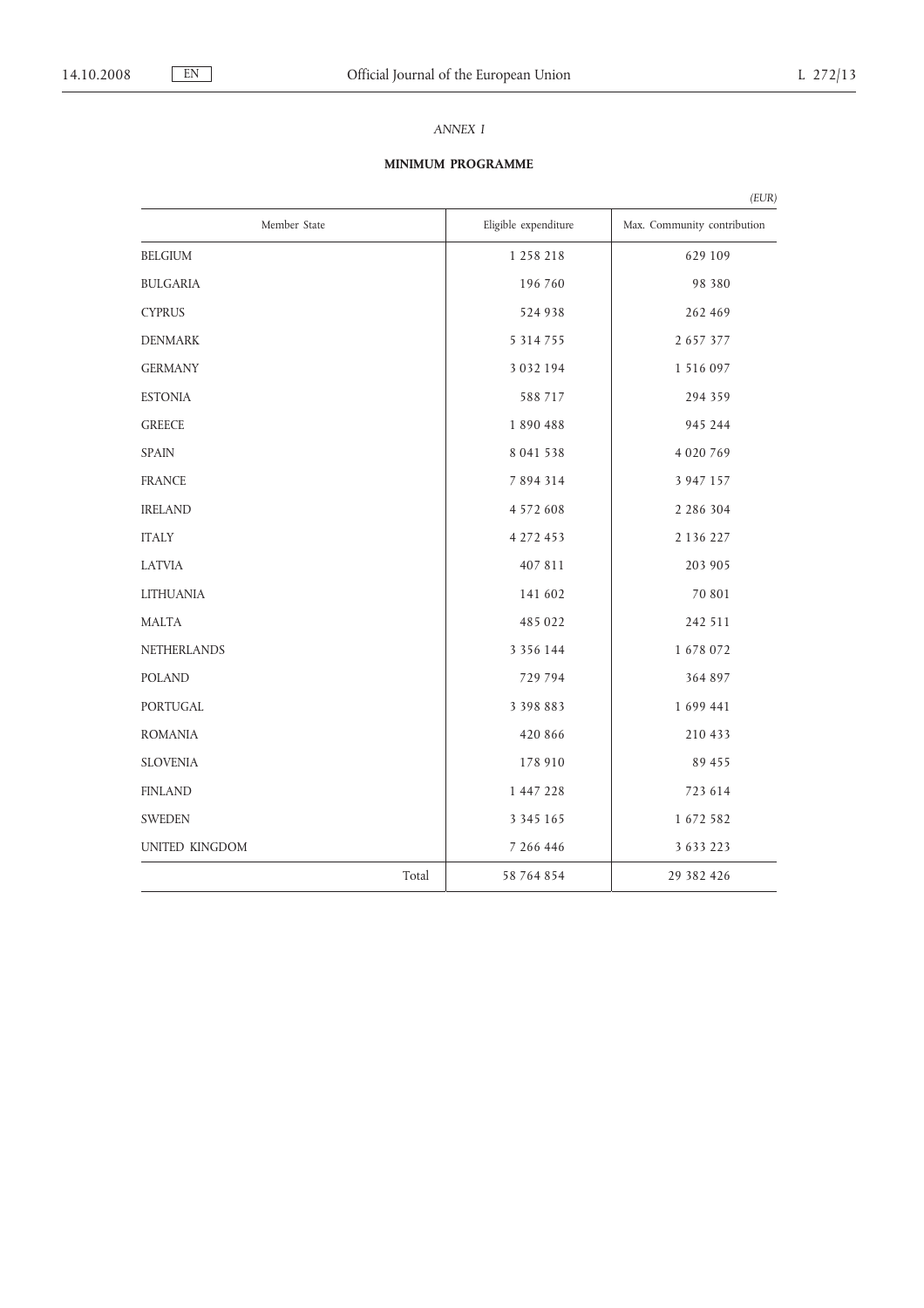# *ANNEX II*

# **EXTENDED PROGRAMME**

|                  |       |                      | (EUR)                       |
|------------------|-------|----------------------|-----------------------------|
| Member State     |       | Eligible expenditure | Max. Community contribution |
| <b>BELGIUM</b>   |       |                      |                             |
| <b>BULGARIA</b>  |       |                      |                             |
| <b>CYPRUS</b>    |       |                      |                             |
| <b>DENMARK</b>   |       |                      |                             |
| <b>GERMANY</b>   |       | 744 300              | 260 505                     |
| <b>ESTONIA</b>   |       | 37 300               | 13 0 5 5                    |
| <b>GREECE</b>    |       | 243 180              | 85 113                      |
| <b>SPAIN</b>     |       | 1 377 713            | 482 200                     |
| <b>FINLAND</b>   |       | 159 392              | 55 787                      |
| <b>FRANCE</b>    |       | 438 480              | 153 468                     |
| <b>IRELAND</b>   |       | 540 267              | 189093                      |
| <b>ITALY</b>     |       | 581 666              | 203 583                     |
| <b>LATVIA</b>    |       | 10 817               | 3786                        |
| <b>LITHUANIA</b> |       |                      |                             |
| <b>MALTA</b>     |       |                      |                             |
| NETHERLANDS      |       | 437 111              | 152 989                     |
| <b>POLAND</b>    |       |                      |                             |
| PORTUGAL         |       | 247 515              | 86 630                      |
| <b>ROMANIA</b>   |       |                      |                             |
| <b>SLOVENIA</b>  |       |                      |                             |
| <b>SWEDEN</b>    |       | 60 457               | 21 160                      |
| UNITED KINGDOM   |       | 1 0 24 7 5 5         | 358 664                     |
|                  | Total | 5 902 953            | 2066033                     |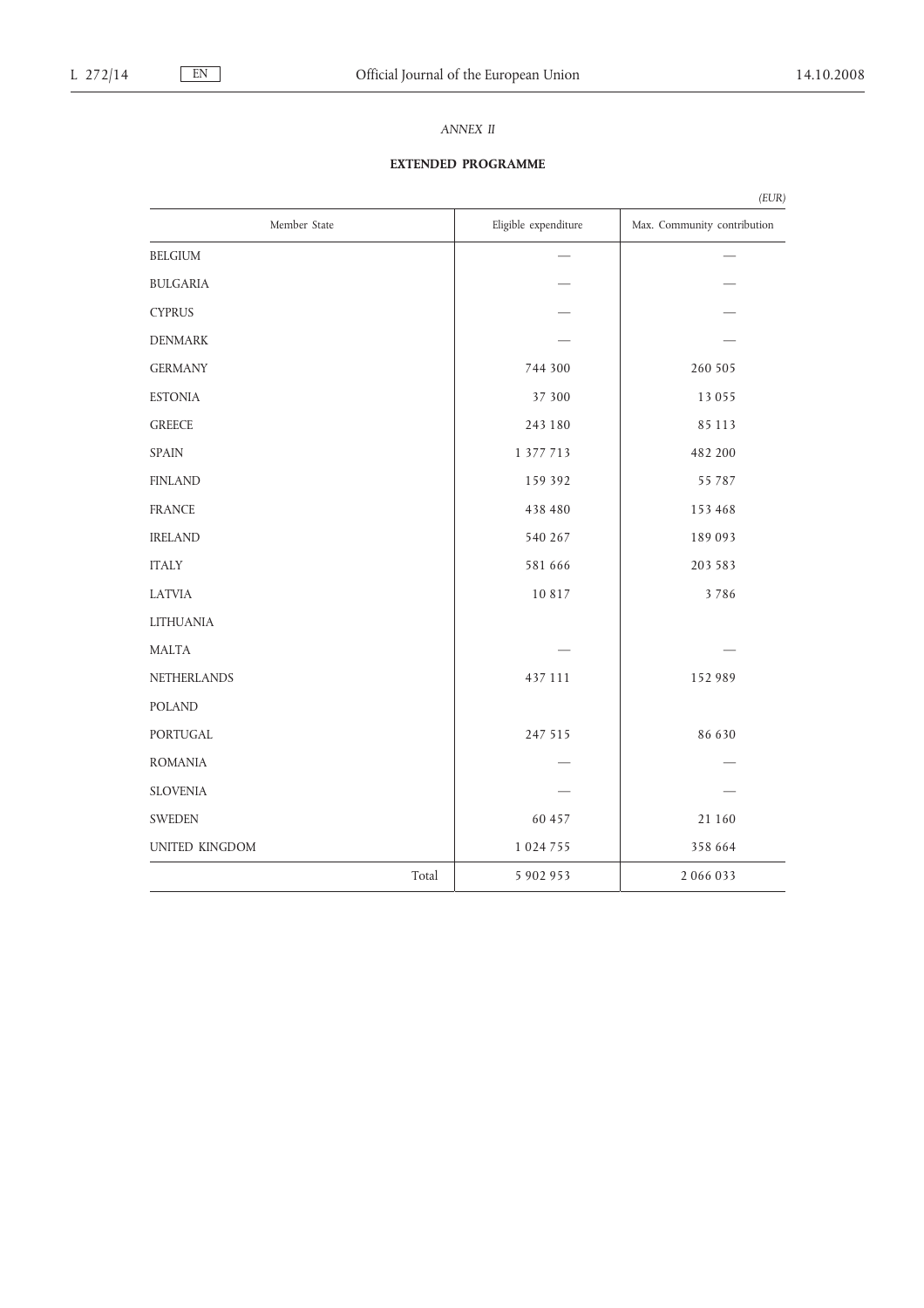#### **COMMISSION DECISION**

#### **of 9 October 2008**

#### **on the allocation to the United Kingdom of additional days at sea within ICES division VIIe**

*(notified under document number C(2008) 5657)*

**(Only the English text is authentic)**

(2008/794/EC)

THE COMMISSION OF THE EUROPEAN COMMUNITIES,

Having regard to the Treaty establishing the European Community,

Having regard to Council Regulation (EC) No 40/2008 of 16 January 2008 fixing for 2008 the fishing opportunities and associated conditions for certain fish stocks and groups of fish stocks, applicable in Community waters and, for Community vessels, in waters where catch limitations are required (1), and in particular point 9 of Annex IIC thereto,

Having regard to the requests made by the United Kingdom,

Whereas:

- (1) Point 7 of Annex IIC to Regulation (EC) No 40/2008 specifies the maximum number of days at sea (192) for which Community vessels of length overall equal to or greater than 10 meters carrying on board beam trawls of mesh size equal to or greater than 80 mm or static nets, including gill-nets, trammel-nets and tangle-nets, with mesh size less than 220 mm may be present within ICES division VIIe from 1 February 2008 to 31 January 2009.
- (2) Point 9 of that Annex enables the Commission to allocate an additional number of days at sea for which a vessel may be present within that area when carrying on board such beam trawls or static nets, on the basis of permanent cessations of fishing activities that have taken place since 1 January 2004.
- (3) The United Kingdom has submitted data demonstrating that vessels which ceased activities since 1 January 2004, excluding those already taken into account in earlier years, deployed 3,36 % of the fishing effort expended during the year 2003, taken as reference period for vessels present in the area and carrying on board beam trawls of mesh size equal to or greater than 80 mm.
- (4) In view of the data submitted and applying the calculation method foreseen under point 9.1, six additional

days at sea should be allocated to the United Kingdom for the period between 1 February 2008 and 31 January 2009 for vessels carrying on board such beam trawls.

- (5) For reasons of clarity this Decision reflects the total amount of additional days allocated to the United Kingdom, and takes into account the 22 additional days at sea that have been previously allocated by Commission Decisions 2006/461/EC (2) and 2007/487/EC (3) on the allocation to the United Kingdom of additional fishing days within ICES division VIIe, as these additional days remain allocated in 2008.
- (6) The measures provided for in this Decision are in accordance with the opinion of the Committee for Fisheries and Aquaculture,

HAS ADOPTED THIS DECISION:

#### *Article 1*

To the 192 maximum number of days a fishing vessel flying the flag of the United Kingdom and carrying on board beam trawls of mesh size equal to or greater than 80 mm may be present in ICES division VIIe, as laid down in table I of Annex IIC to Regulation (EC) No 40/2008, 28 days shall be added. The number of 192 shall thus be amended to 220.

#### *Article 2*

This Decision is addressed to the United Kingdom of Great Britain and Northern Ireland.

Done at Brussels, 9 October 2008.

*For the Commission* Joe BORG *Member of the Commission*

<sup>(</sup> 2) OJ L 180, 4.7.2006, p. 25.

<sup>(</sup> 3) OJ L 182, 12.7.2007, p. 33.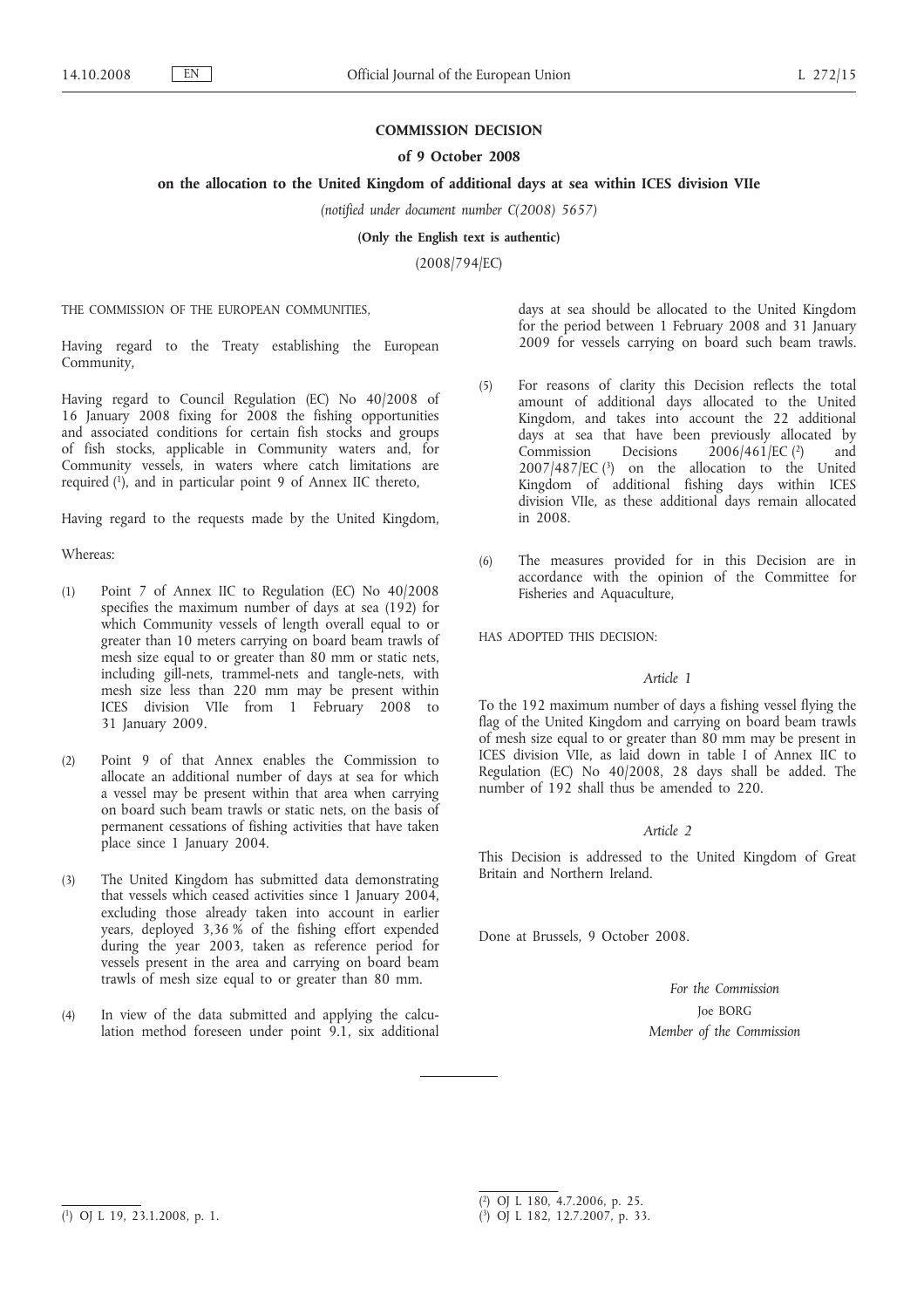#### **COMMISSION DECISION**

**concerning certain interim protection measures in relation to highly pathogenic avian influenza of**

**subtype H5N1 in poultry in Germany** *(notified under document number C(2008) 6026)*

**(Text with EEA relevance)**

(2008/795/EC)

THE COMMISSION OF THE EUROPEAN COMMUNITIES,

Having regard to the Treaty establishing the European Community,

Having regard to Council Directive 89/662/EEC of 11 December 1989 concerning veterinary checks in intra-Community trade with a view to the completion of the internal market  $(1)$ , and in particular Article  $9(3)$  thereof,

Having regard to Council Directive 90/425/EEC of 26 June 1990 concerning veterinary and zootechnical checks applicable in intra-Community trade in certain live animals and products with a view to the completion of the internal market  $(2)$ , and in particular Article 10(3) thereof,

Having regard to Regulation (EC) No 998/2003 of the European Parliament and of the Council of 26 May 2003 on the animal health requirements applicable to the non-commercial movement of pet animals and amending Council Directive 92/65/EEC  $(3)$ , and in particular the first paragraph of Article 18 thereof,

Whereas:

- (1) Avian influenza is an infectious viral disease in birds, including poultry. Infection with avian influenza viruses in domestic poultry causes two main forms of that disease that are distinguished by their virulence. The low pathogenic form generally only causes mild symptoms, while the highly pathogenic form results in very high mortality rates in most poultry species. That disease may have a severe impact on the profitability of poultry farming.
- (2) Avian influenza is mainly found in birds, but under certain circumstances infections can also occur in humans even though the risk is generally very low.
- (3) In the event of an outbreak of avian influenza, there is a risk that the disease agent might spread to other poultry

holdings and to wild birds. As a result it may spread from one Member State to another Member State and to third countries through trade in live birds or their products and by migration of wild birds.

- (4) Council Directive 2005/94/EC of 20 December 2005 on Community measures for the control of avian influenza and repealing Directive 92/40/EEC (4) sets out measures for the control of both the low pathogenic and highly pathogenic forms of avian influenza. Article 16 of that Directive provides for the establishment of protection, surveillance and further restricted zones in the event of outbreaks of highly pathogenic avian influenza.
- (5) Commission Decision 2006/415/EC of 14 June 2006 concerning certain protection measures in relation to highly pathogenic avian influenza of the subtype H5N1 in poultry in the Community and repealing Decision  $2006/135/EC$  (5) lays down additional protection measures to be applied in a Member State affected by the highly pathogenic avian influenza virus of the H5N1 subtype in order to prevent the spread of that disease, taking into account the specific epidemiology of that particular virus strain.
- (6) Article 4 of Decision 2006/415/EC requires that Member States immediately following a suspected or confirmed outbreak of highly pathogenic avian influenza of subtype H5N1 establish a high risk area consisting of protection and surveillance zones (area A) and a low risk area separating area A from the disease-free parts of the affected Member State (area B). Those areas are listed in the Annex to that Decision.
- (7) Germany has notified the Commission of a confirmed outbreak of highly pathogenic avian influenza of subtype H5N1 on its territory and has taken the appropriate measures as provided for in Decision 2006/415/EC, including the establishment of areas A and B.

<sup>(</sup> 1) OJ L 395, 30.12.1989, p. 13.

<sup>(</sup> 2) OJ L 224, 18.8.1990, p. 29.

<sup>(</sup> 3) OJ L 146, 13.6.2003, p. 1.

<sup>(</sup> 4) OJ L 10, 14.1.2006, p. 16.

<sup>(</sup> 5) OJ L 164, 16.6.2006, p. 51.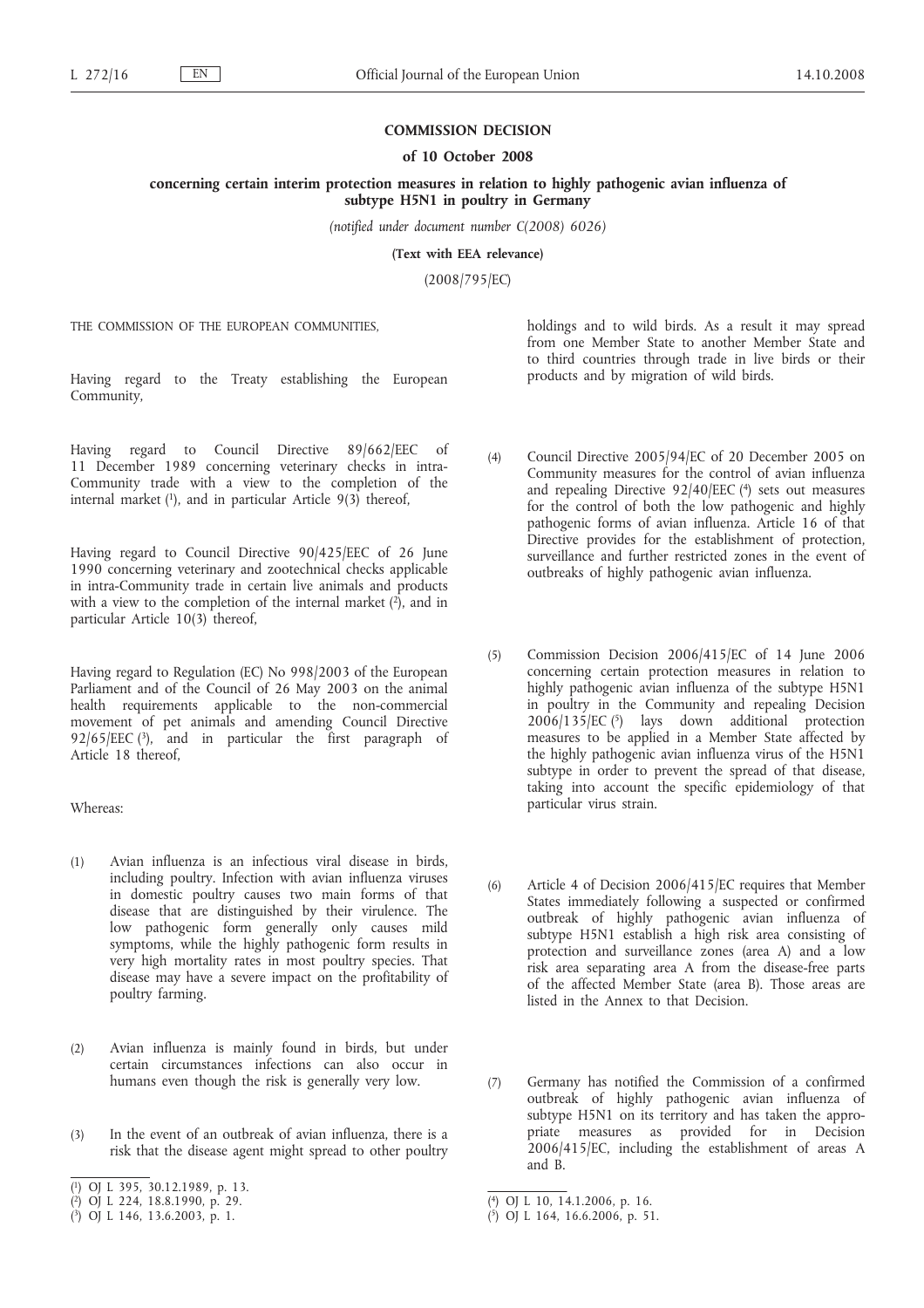- (8) The Commission has now examined those protection measures in collaboration with Germany, and is satisfied that the borders of areas A and B established by the competent authority in that Member State are at a sufficient distance to the actual location of the confirmed outbreak.
- (9) In order to prevent any unnecessary disturbance to intracommunity trade and to avoid the adoption of unjustified barriers to trade by third countries, it is necessary to promptly establish a list of the areas A and B in Germany at Community level.
- (10) Accordingly, pending the next meeting of the Standing Committee on the Food Chain and Animal Health, areas A and B in Germany, where the protection measures laid down in Decision  $2006/415/EC$  are to apply, should be listed in the present Decision and the duration of that regionalisation fixed.
- (11) This Decision will be reviewed at the next meeting of the Standing Committee on the Food Chain and Animal Health,

HAS ADOPTED THIS DECISION:

#### *Article 1*

This Decision defines the areas within which the interim protection measures provided for in Decision 2006/415/EC shall apply and the period of application of such measures.

#### *Article 2*

1. The area listed in Part A of the Annex to this Decision shall be considered the high risk area ('area A') as referred to in Article 3(1) of Decision 2006/415/EC.

2. The area listed in Part B of the Annex to this Decision shall be considered the low risk area ('area B') as referred to in Article 3(2) of Decision 2006/415/EC.

*Article 3*

This Decision is addressed to the Member States.

Done at Brussels, 10 October 2008.

*For the Commission* Androulla VASSILIOU *Member of the Commission*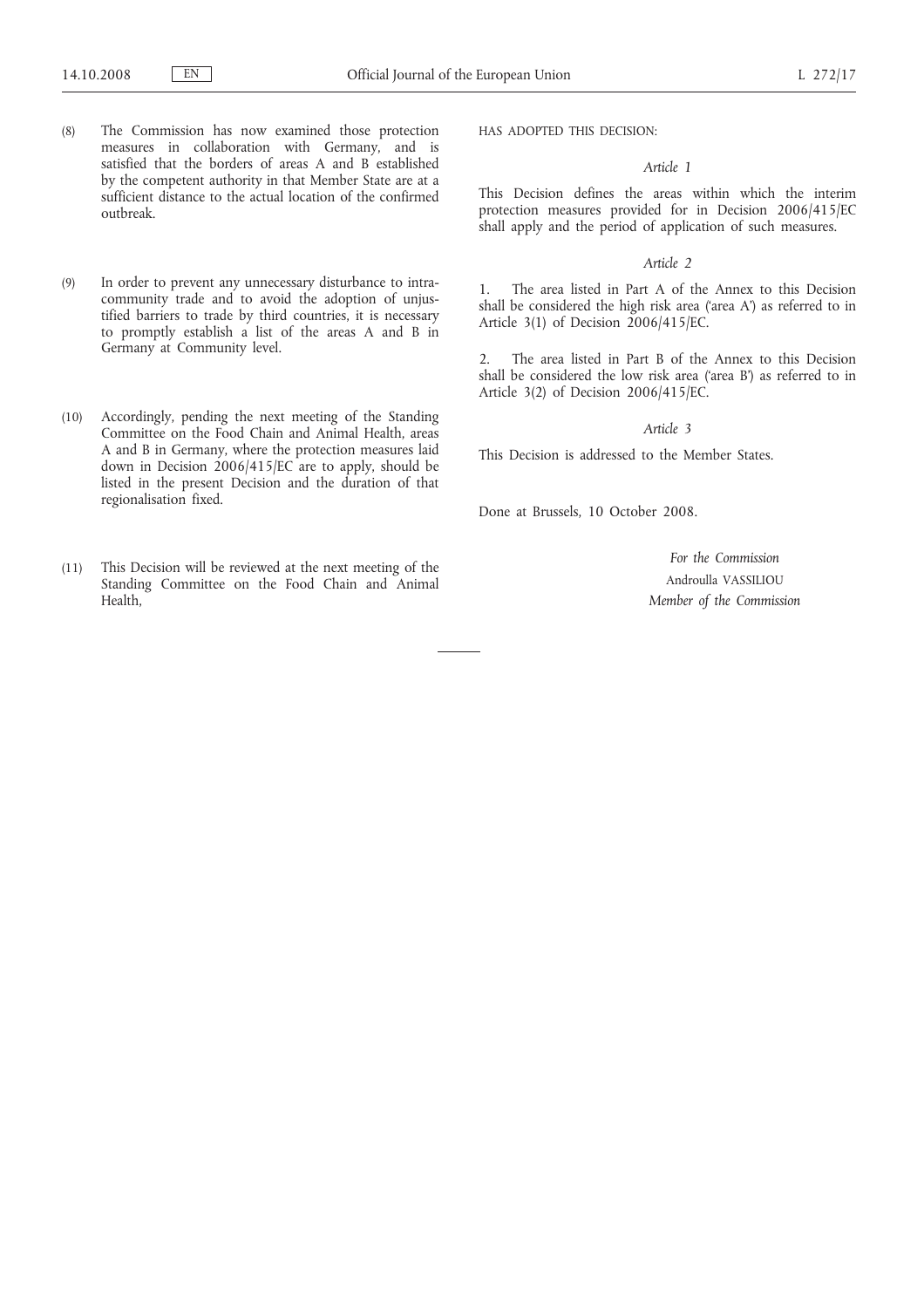# *ANNEX*

# **PART A**

Area A as referred to in Article 3(1) of Decision 2006/415/EC:

| <b>ISO</b><br>Country<br>Code | Member State   |                         | Date until                                                                                                                                                                                      |                                     |
|-------------------------------|----------------|-------------------------|-------------------------------------------------------------------------------------------------------------------------------------------------------------------------------------------------|-------------------------------------|
|                               |                | Code<br>(if available)  | Name                                                                                                                                                                                            | applicable<br>Article 4(4) (b)(iii) |
| DE.                           | <b>GERMANY</b> | <b>Görlitz</b><br>14292 | Görlitz<br>Markersdorf<br>Schöpstal<br>Königshain<br>Reichenbach/O.L.<br>Sohland a. Rotstein<br>Bernstadt a. d. Eigen<br>Schönau-Berzdorf a. d. Eigen<br>Kodersdorf<br>Vierkirchen<br>Waldhufen | 8.11.2008                           |

Area B as referred to in Article 3(2) of Decision 2006/415/EC:

| <b>ISO</b>                      |                        | Area B           |                                                                                                                                                            | Date until<br>applicable<br>Article 4(4) (b)(iii) |
|---------------------------------|------------------------|------------------|------------------------------------------------------------------------------------------------------------------------------------------------------------|---------------------------------------------------|
| Member State<br>Country<br>Code | Code<br>(if available) | Name             |                                                                                                                                                            |                                                   |
| DE                              | <b>GERMANY</b>         | Görlitz<br>14292 | Neißeaue<br>Horka<br>Niesky<br>Quitzdorf am See<br>Hohendubrau<br>Kittlitz<br>Löbau<br>Rosenbach<br>Berthelsdorf<br>Großhennersdorf<br>Schlegel<br>Ostritz | 8.11.2008                                         |
|                                 |                        | Bautzen<br>14272 | Weißenberg                                                                                                                                                 |                                                   |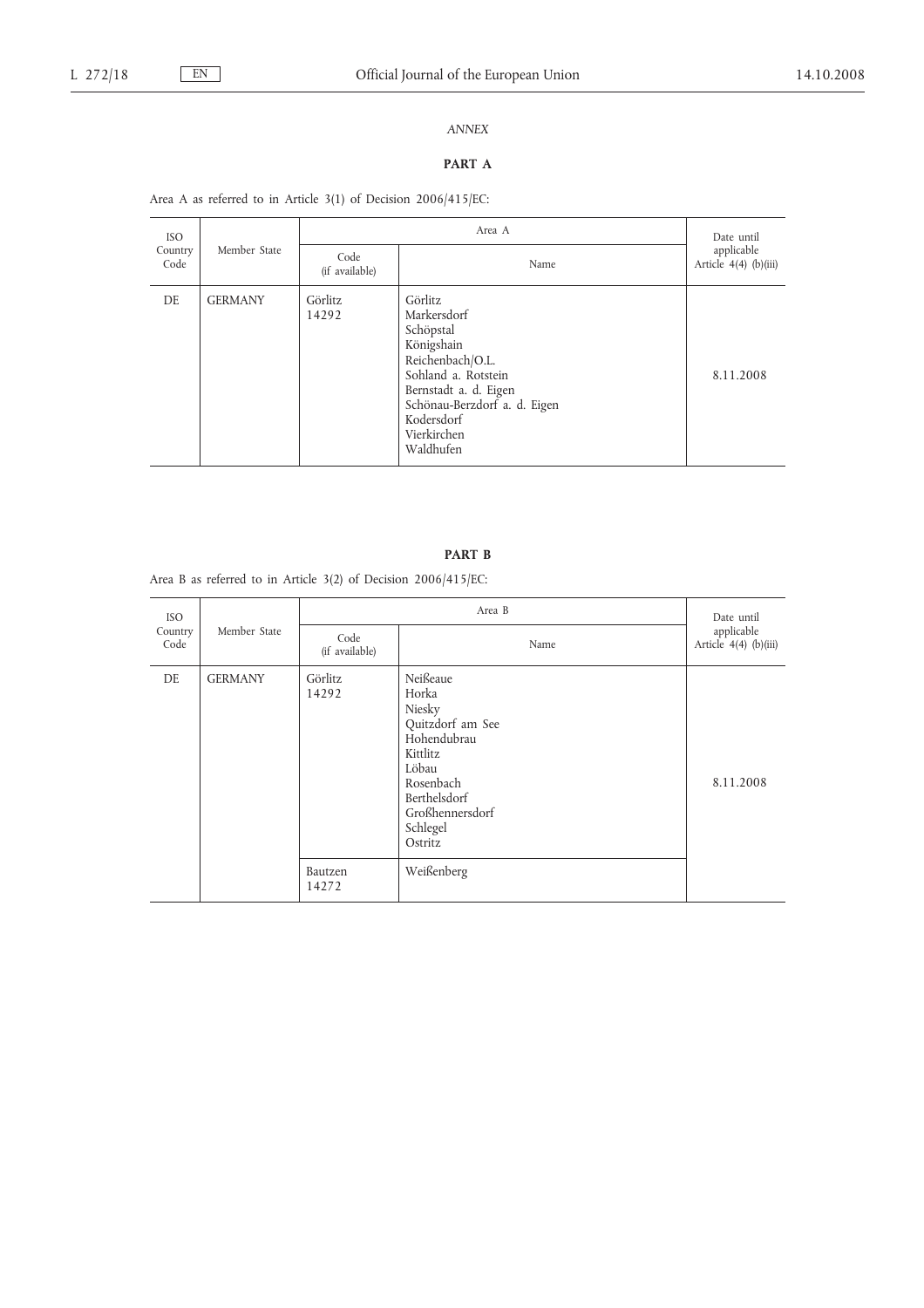III

*(Acts adopted under the EU Treaty)*

# ACTS ADOPTED UNDER TITLE V OF THE EU TREATY

#### **COUNCIL JOINT ACTION 2008/796/CFSP**

#### **of 13 October 2008**

#### **amending the mandate of the European Union Special Representative for the South Caucasus**

THE COUNCIL OF THE EUROPEAN UNION,

1. In Article 3, a new paragraph shall be inserted:

2. Article 12 shall be replaced by the following:

'(d)a provide the Head of the European Union Monitoring Mission in Georgia (EUMM Georgia) with local political

Having regard to the Treaty on European Union, and in particular Articles 14, 18(5) and 23(2) thereof,

Whereas:

- (1) On 18 February 2008, the Council adopted Joint Action 2008/132/CFSP amending and extending the mandate of the European Union Special Representative for the South Caucasus (1).
- (2) On 15 September 2008, the Council adopted Joint Action 2008/736/CFSP on the European Union Monitoring Mission in Georgia, EUMM Georgia (2).
- (3) On 25 September 2008, the Council adopted Joint Action 2008/760/CFSP appointing a European Union Special Representative in Georgia  $(\overline{3})$ ,

HAS ADOPTED THIS JOINT ACTION:

#### *Article 1*

Joint Action 2008/132/CFSP is amended as follows:

( 3) OJ L 259, 27.9.2008, p. 16.

# *'Article 12*

guidance;'.

#### **Coordination**

1. The EUSR shall promote overall EU political coordination. He shall help to ensure that all EU instruments in the field are engaged coherently to attain the EU's policy objectives. The activities of the EUSR shall be coordinated with those of the Presidency and the Commission, as well as those of other EUSRs active in the region, and in particular the EUSR in Georgia, while taking into account the specific objectives of the latter's mandate. The EUSR shall provide Member States' missions and the Commission's delegations with regular briefings.

2. In the field, close liaison shall be maintained with the Presidency, Commission and Member States' Heads of Mission. They shall make best efforts to assist the EUSR in the implementation of the mandate. The EUSR shall provide the Head of the European Union Monitoring Mission in Georgia (EUMM Georgia) with local political guidance. The EUSR and the Civilian Operations Commander shall consult each other as required. The EUSR shall also liaise with other international and regional actors in the field.'.

#### *Article 2*

#### **Entry into force**

This Joint Action shall enter into force on the date of its adoption.

<sup>(</sup> 1) OJ L 43, 19.2.2008, p. 30.

<sup>(</sup> 2) OJ L 248, 17.9.2008, p. 26.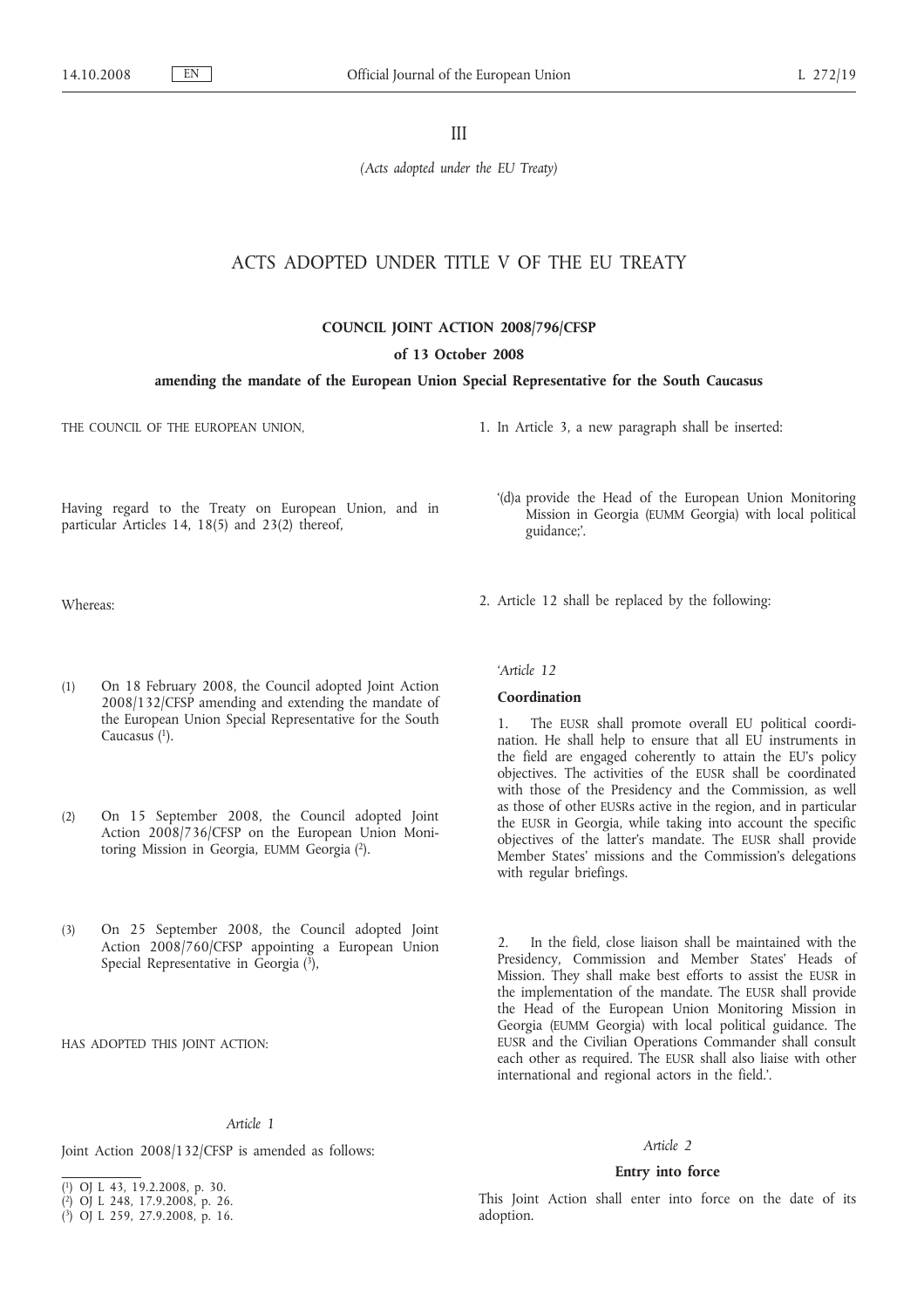# *Article 3*

#### **Publication**

This Joint Action shall be published in the *Official Journal of the European Union*.

Done at Luxembourg, 13 October 2008.

*For the Council The President* B. KOUCHNER